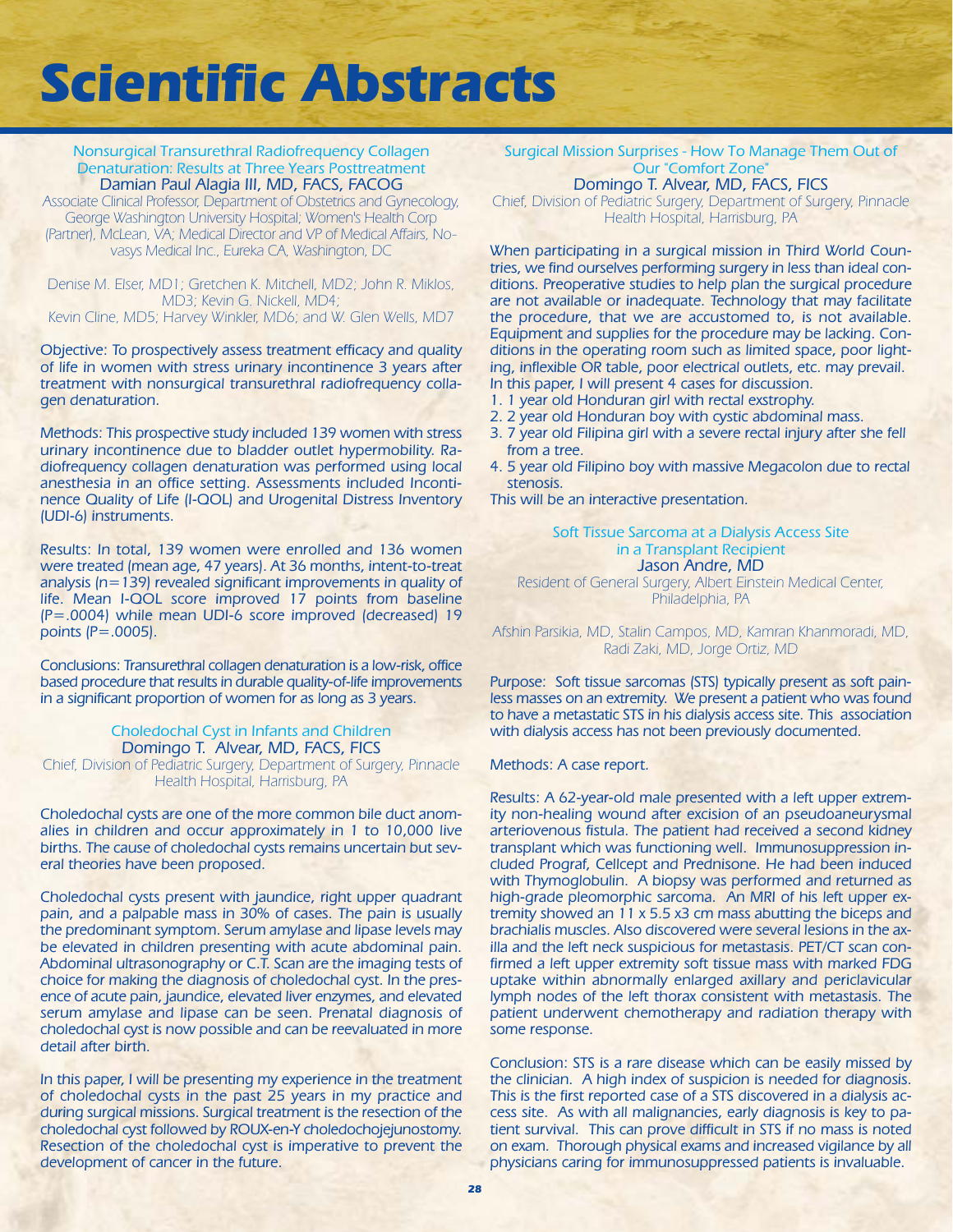#### A Rare Anatomical Variation Between the Radial and Ulnar Nerves in the Arm: a Report of a Case Asiri Arachchi, MD, MBBS

Monash University Victoria Australia, Postgraduate Diploma Surgical Anatomy- Melbourne University, Victoria Australia, Mentone, Victoria, Australia

#### Abhinav, Vasudevan, Hein, Maung

Routine dissection of an 85 year old cadaver demonstrated a rare communicating branch between the radial and the ulnar nerve in the arm. The communicating branch begins at the radial nerve after it exits the triangular space and joins the ulnar nerve distally. With little data of this variation it is difficult to estimate the frequency of this variation in the normal population and shows a need for further research into quantifying it. The only other documented case of a communicating branch of this nature has been by Sarikcioglu et al, making this the second documented case to date.

#### Perioperative Management of Spontaneous Splenorenal Shunts in Orthotopic Liver Transplant Patients Nadia Awad, MD,

Resident of General Surgery, Albert Einstein Medical Center,, Philadelphia, PA

Nadia Awad MD, Rashad Choudry, MD, Afshin Parsikia, MD, Stalin Campos, MD, Kamran Khanmoradi MD, Radi Zaki MD, Mindy Horrow, MD , Jorge Ortiz MD

Objective: Spontaneous splenorenal shunts (SRS) can cause significant vascular steal from the liver. There is no accepted algorithm for treatment of SRS before, during, or after liver transplant, and evidence for efficacy of different treatment plans is largely limited to case reports and small series.

Methods: A review of the literature and our institution's experience regarding SRS in liver transplant candidates and recipients was performed.

Results: Involution of small SRS after liver transplantation is well known and these SRS may not need intervention. TIPS may decrease the porto-systemic gradient in patients with large SRS. If intra-operative compression of the SRS demonstrates significant improvement of allograft portal venous flow, operative ligation may be justified. Ligation of the left renal vein for large SRS is a safe and effective method of preventing portal venous steal. For concomitant SRS and portal vein thrombosis, renoportal anastomosis can be performed. When an SRS compromises portal flow in a post-operative patient, a percutaneous approach to shunt ligation may improve portal function.

Conclusion: Experience in the approach to and treatment of SRS in liver transplant recipients is largely limited to case reports and small series. A variety of pre-, intra-, and post-operative strategies are possible. Further investigation into the best approach to SRS is warranted as the presence and persistence of SRS can lead to allograft dysfunction and possible allograft loss.

Presentation and Emerging Treatment Modalities for GIST **Tumors** Ramsen Azizi, MD

General Surgery Resident, Department of Surgery, Resurrection-St. Joseph Hospital, Chicago, Il

Thomas D. Willson, MD, General Surgery Resident; Rami Lufti, MD, Attending Surgeon; Elizabeth Revesz MD, Attending Surgeon; Mark M. Connolly MD, Chairman of Surgery, Program Director; Francis J. Podbielski, MD, Attending Surgeon, Research Director

Purpose: Gastrointestinal stromal tumors (GIST) are a rare subtype of malignancy that occurs throughout the entire length of the bowel from the esophagus to the rectum. Given their propensity for insidious growth, development of symptoms in these patients can occur over a prolonged period of time thus making accurate pre-operative diagnosis a challenge.

Methods: We report four patients who presented to our institution each with a different clinical scenario. Patient 1 reported weakness and syncope, with Patient 2 complaining of symptoms of abdominal pain and bowel obstruction. Patient 3 displayed symptoms of right lower quadrant pain consistent with acute appendicitis, and Patient 4 had an incidental tumor discovered at the time of gastric bypass for morbid obesity.

Results: In each case, operative exploration yielded a GIST tumor that was completely resected. Three patients had a tumor arising from the stomach and one patient's tumor originated in the ileum. Two patients had metastatic disease at the time of exploration. All patients were discharged to home within five days.

Conclusions: The presentation of GIST tumors can be varied depending on their location and rate of growth. Our series of four patients illustrates that spectrum with one patient presenting with frank peritonitis, one with diffuse, non-localized abdominal pain, one with no abdominal pain at all, and the fourth with GERD and morbid obesity. A non-specific clinical presentation and rare overall prevalence makes diagnosing GIST difficult, thus a higher clinical suspicion in necessary for earlier diagnosis.

#### Vulnerable Populations in Disaster Environments Jay Bachicha, MD, FICS, FACOG, FACS,

North American Federation Secretary, International College of Surgeons, Senior Obstetrician/Gynecologist, Kaiser Permanente Medical Group, Hayward, CA

This discussion will present the obstacles to health and well being faced by vulnerable populations in a disaster environment. Various vulnerable groups will be identified together with issues they may face in disaster scenarios where resources are limited or unavailable. Targeted to first responders such as surgeons and allied medical personnel, this presentation and discussion will call attention to the difficulties faced by vulnerable populations and their caregivers. Resources and tools will be given to attendees help them prepare for their role in caring for these populations in a disaster.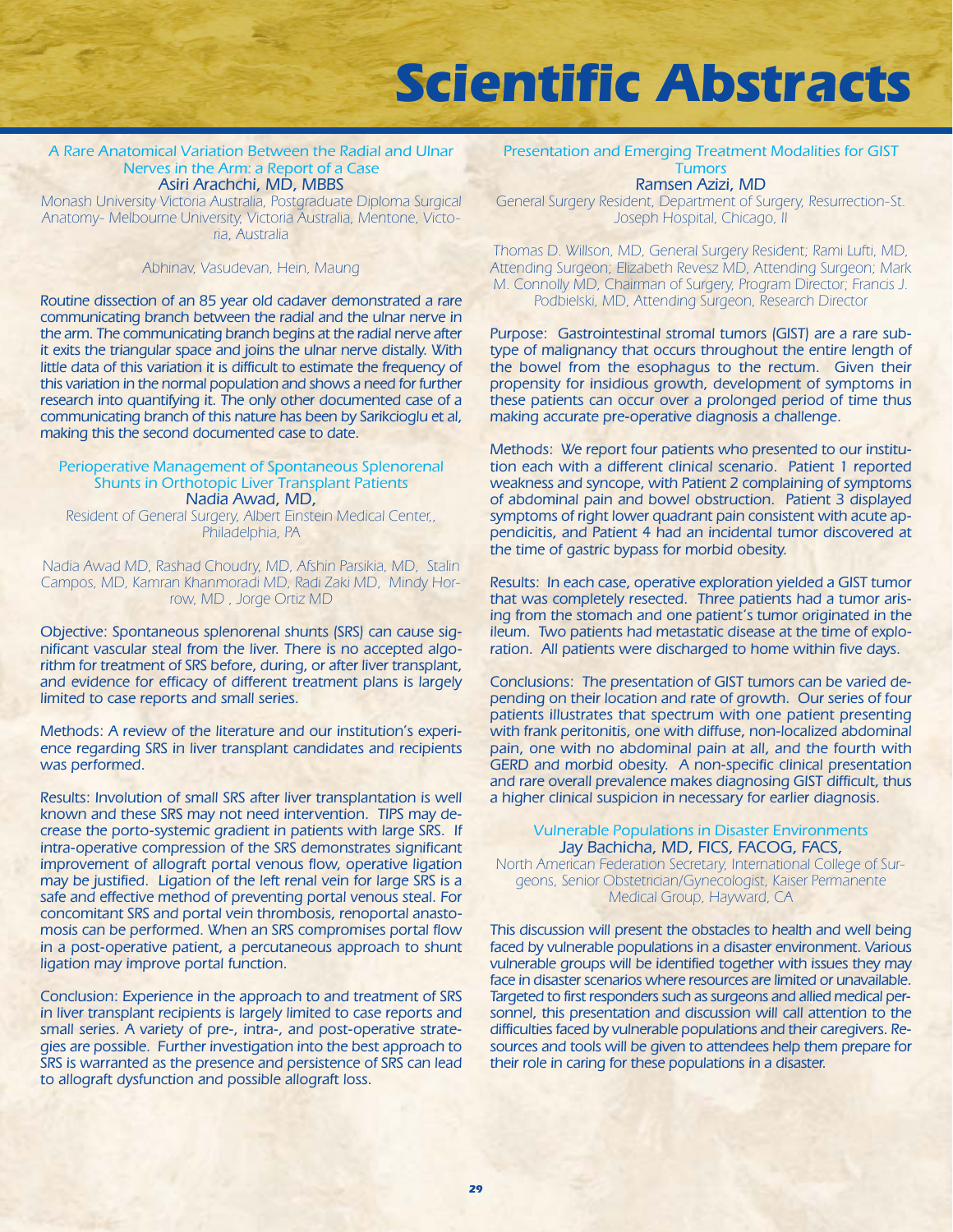Lateral Translation of the Proximal Tibia: An Unrecognized or Under Reported Contribution to the Development of Arthritis of the Knee and A Proposed Mechanism for It's Development Willie J. Banks Jr., MD FICS, FACS

Chief, Orthopaedic Surgery Service, Washington VA Medical Center, Washington, DC

Edward B. MacMahon, MD, Research Associate, Orthopaedic Surgery Service, INOVA Fairfax Hospital, Falls Church VA

Introduction: Lateral translation of the proximal tibia is either unrecognized and certainly under reported as a contributor to the development of arthritis of the knee. The investigators present clinical evidence for its existence along with possible mechanisms for is development and the problem t his poses. We do not know the precise mechanism for the development of osteoarthritis of the knee. However, certain risk factors have been identified.

Method: Standing radiographs of adults with varus knees were analyzed, along with similar images of children with Blount's disease in addition to radiographs of individuals with medial compartment arthritis of the knee. The individual femoral and tibial mechanical axes were determined. Next the loss of resistance to vertical loads on the medial compartment of the knee was documented. Finally a 2-dimensional model of t he loading trigonometry of the lower extremity based on contact points on the joint surfaces of the distal femur and the proximal tibia was created.

Results: Loading patterns on the proximal tibia were better illustrated by a two cone pattern of load transfer from the distal femur to the proximal tibia. Using this method, helped us to visualize how the problem can developed and progress.

Conclusion: Lateral translation of the proximal tibia will cause asymmetric edge loading, resulting in edge wear, erosion, angulation, instability and the associated arthroses .

### Effects of Intraluminal Chemotherapy on Colorectal Cancer: Study In An Orthotopic Murine Model

Jasneet Singh Bhullar, MD, MS,

Resident - General Surgery, Junior Fellow -ICS, Providence Hospital & Medical Centers, Southfield, MI

Amir Damadi MD, FASCRS, Gokulakkrishna Subhas MD, S V S Malladi MD, Jacqueline Tilak BS, Navin Anthony DO, Lee Andrus LVT, BIS, Milessa Decker LVT, Vijay K Mittal MD, FACS

Purpose: Previously, intraluminal chemotherapy was used as an adjunct to surgery to decrease tumor micro metastasis. Theoretically, transanal chemotherapy offers benefits over conventional chemotherapy as it acts directly on the mucosal surface where the tumor transformation takes place. The purpose of our study was to evaluate the effects of transanal chemotherapy in a true orthotopic colorectal cancer murine model for subsequent potential application in humans.

Methods: An intraluminal-mucosal orthotopic colon cancer murine model was designed by doing transanal low dose mucosal coagulation, using a specially designed electrode, 2cm inside the anus. Followed by transanal instillation of LS174T human colon cancer cells(1x10 6) in NOG mice. Control, 5FU, Irinotecan and Oxaliplatin groups had 10 mice each. Treatment groups underwent weight adjusted 3 doses of alternate day transanal drug instillation after intraluminal tumor was confirmed by Coloviewmouse colonoscope.

Results: Control group showed a mean survival of 3.5wks, tumor size of 14±4mm with widespread metastasis. 5FU group had an increased mean survival of 12wks, disappearance of primary tumor in 7 mice and mean tumor size of 0±3mm with decreased metastasis. The Irinotecan and Oxaliplatin groups showed increased survival of 5wks and 6.5wks with tumor sizes of 5±2mm and 3±2mm respectively.

Conclusions: Transanal chemotherapy shows promising effects on colonic tumor with considerably decreased primary tumor size and increased survival. This treatment option could be applied to patients with early rectal tumors, colonic dysplasia and syndromes with predisposition for colorectal cancer. This is the first report of effects of transanal chemotherapeutic agents in a true orthotopic colorectal cancer model.

#### High Intensity Focused Ultrasound Prostate Cancer Therapy Mark L. Bilowus, MD, PC, Virginia Urology, Reston, VA

High Intensity Focused Ultrasound (HIFU) is a minimally invasive curative therapy for early stage prostate cancer. The purpose is to destroy prostate cancer minimizing common complications such as transfusions, incontinence, impotence, and prolonged hospital stays. HIFU also avoids ionizing radiation side effects and complications relative to external beam radiation therapy or radioactive seed implantation.

Men with low stage prostate cancer in a localized or locally advanced to the seminal vesicles may be treated. Patients who have failed radiation therapy with recurrent localized biopsy proven cancer can also be treated with salvage HIFU successfully. HIFU therapy is currently being performed in the United Kingdom, Japan, Germany, Mexico, Canada, and many other countries including those in South America and several island countries.

Although twenty-year statistics are not available at this date, early results indicate a high cure rate for patients with intermediate Gleason grade and prostate specific antigen levels less than 10 mg/mL. The preservation of potency and continence in men with active lifestyles while curing the prostate cancer is the primary motivation for HIFU.

In conclusion, High Intensity Focused Ultrasound therapy is a novel approach to curing prostate cancer as a primary treatment. It is an outpatient therapy even for re-treatment of recurrent prostate cancer after failed radiation therapy. The results are good with reduced side effects. It is currently under evaluation for approval in the United States by the Federal Food and Drug Administration.

#### Implementing Biomarkers for the Quantification and Resolution of Traumatic Brain Injury in Physical Impact Versus Non-Contact Brain Trauma Animal Models Brad Bilowus, BS

Engineering Science, University of Virginia, 2nd Year Medical Student, Aureus University, Charlottesville, VA

Driven by the increased use of improvised explosive devices on the modern battlefield, Traumatic Brain Injury (TBI) can be unknowingly sustained through blast energy transmission without requiring direct contact injury to the victim. TBI continues to be difficult to assess clinically, as modern imaging techniques are limited in sensitivity, specificity, and availability. This project investi- **<sup>30</sup>**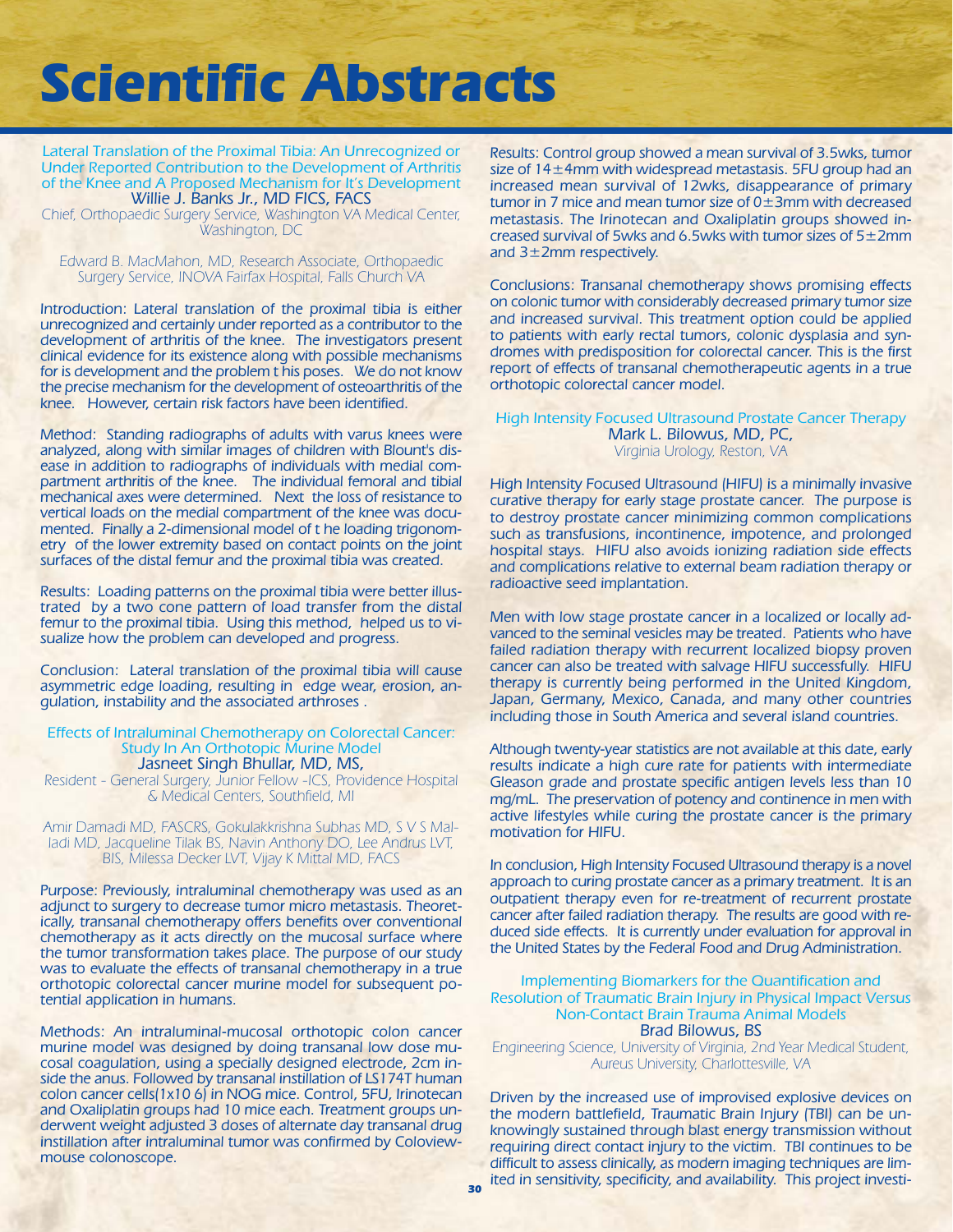gated the potential to utilize a radiolabeled 64Cu-ATSM hypoxia probe to overcome these challenges, and improve current TBI diagnosis and medical treatment ability.

The research study involved controlled cortical impact (CCI) animal injury modeling in an autoradiographical experimental protocol employing serial brain tissue sectioning and phosphor imaging techniques. Image analysis was carried out using specialized software to find the average pixel intensity to background intensity ratio across an experimentally determined set of regional structures within the brain. Regional image intensity ratios corresponded to the degree of injury sustained in experimental animal models.

Combined collected data indicated a consistent hypoxic response to TBI that was concentrated within the hippocampus region of the brain. This response was verified across repeated experiments and through comparison to sham-injury control experiments. Preliminary findings presented in this paper reinforce the goals of this project, and provide an initial demonstration of the ability to characterize TBI using novel molecular biomarker ligands.

By employing a CCI model of TBI, we were able to demonstrate accumulation of 64Cu-ATSM within injured tissues. Collected data provides compelling preliminary evidence for the potential use of 64Cu-ATSM to identify tissue hypoxia following experimental CCI. The current study provides an important first step in validating the utility of neuroimaging biomarkers to efficiently characterize how the brain is altered following TBI.

### Mild Traumatic Brain Injury Gene Bolles, MD

Neurological Surgeon, Assistant Professor, University of Colorado, Department of Neurosurgery; Denver Health Medical Center, Rocky Mountain Regional Trauma Center, Denver, CO

Purpose: Traumatic brain injury results in an estimated 4.5 million deaths per year. Traumatic brain injury identification is divided into mild (14-15 GCS), moderate (9-13 GCS) and severe (below 8 GCS. Mild traumatic brain injury accounts for the largest portion of all traumatic brain injuries. There are over 1 million cases per year in the USA with 20% left unable to read and 30% with permanent neurologic disability.

#### Past and Present: Decompressive Craniectomy Gene Bolles, MD

Neurological Surgeon, Assistant Professor, University of Colorado, Department of Neurosurgery; Denver Health Medical Center, Rocky Mountain Regional Trauma Center, Denver, CO

Purpose: Decompressive craniectomies are most commonly done for relief of intracranial pressure secondary either to traumatic brain injury or acute stroke, and sometimes other forms of massive intracranial pressure.

#### Spine Surgery - A Historical Perspective Evalina L Burger, MD

Vice Chair and Associate Professor, Department of Orthopaedics, UCDenver, Aurora, CO

Spine surgery has made significant leaps in patient safety and outcomes with the help of modern day techniques. Former practices such as months of casting, bracing and traction has fallen by the wayside in the wake of powerful instrumentations **31**

techniques as well as our ability to use navigation and model the anatomy during the case. Pedicle screw instrumentation has been used since 1993 and has sustained its growth in the market despite several tough lawsuits, as surgeon realized that fixing the spine lead to fewer complications in the long run. Adding the ability to navigate screws into the bone without having to do wide decompression to actually see the anatomy has lead to short operating times with less blood loss and made the surgery more palatable and tolerable for even older patients. These new techniques are now allowing us to perform surgeries on patients that would have not qualified before and to correct severe deformities anatomical, to allow better functional outcomes. Patient safety is under scrutiny and as we add these new techniques, the responsibility for utilizing them and understanding their limitations, add a whole new dimension to the surgery. This also impacts training as this equipment are not readily available and begs the question as to what level of surgery we allow our trainees to perfume once they graduate and do not have access to these expensive technology. The lecture will outline the use and pitfall s of these modern techniques.

#### Percutaneous Radiofrequency Ablations of Metastastic and Primary Lesions Aaron Burgin, MD

Dept of Radiology, St John Providence Hospital, Southfield, MI

Roger L. Gonda Jr, MD, FACR, FICS(Radiology) Chair Dept of Radiology, Providence Hospital Pierre Zayat, MD

Purpose: The purpose of this study is to determine local control of primary and metastatic disease using image guided percutaneous radiofrequency ablation.

Methods: A retrospective analysis of 31 radiofrequency ablations for hepatic, renal and pulmonary lesions was performed. Up to 3 lesions at a time were ablated. Radiofrequency ablation was performed under deep conscience sedation or general anesthesia with CT guidance used in all cases. Lesions included: HCC as well as metastatic disease from colorectal, breast, lung, carcinoid, adrenal cortical, ovarian and melanoma primaries.

Results: A total of 22 patients underwent CT guided radiofrequency ablation. 3 patients underwent multiple rounds of ablations. The median age of patients was 61 years. There were 11 female patients and 10 male patients. The median tumor size was 2.0 cm ( 0.6-4.2 cm). Successful ablation was performed in all patients. Pain was the most common complication. Two patients developed subcapsular hematomas. Follow up imaging is still being obtained for final data set.

Conclusion: Percutaneous radiofrequency ablation appears to be safe and effective for local control of primary and metastatic disease.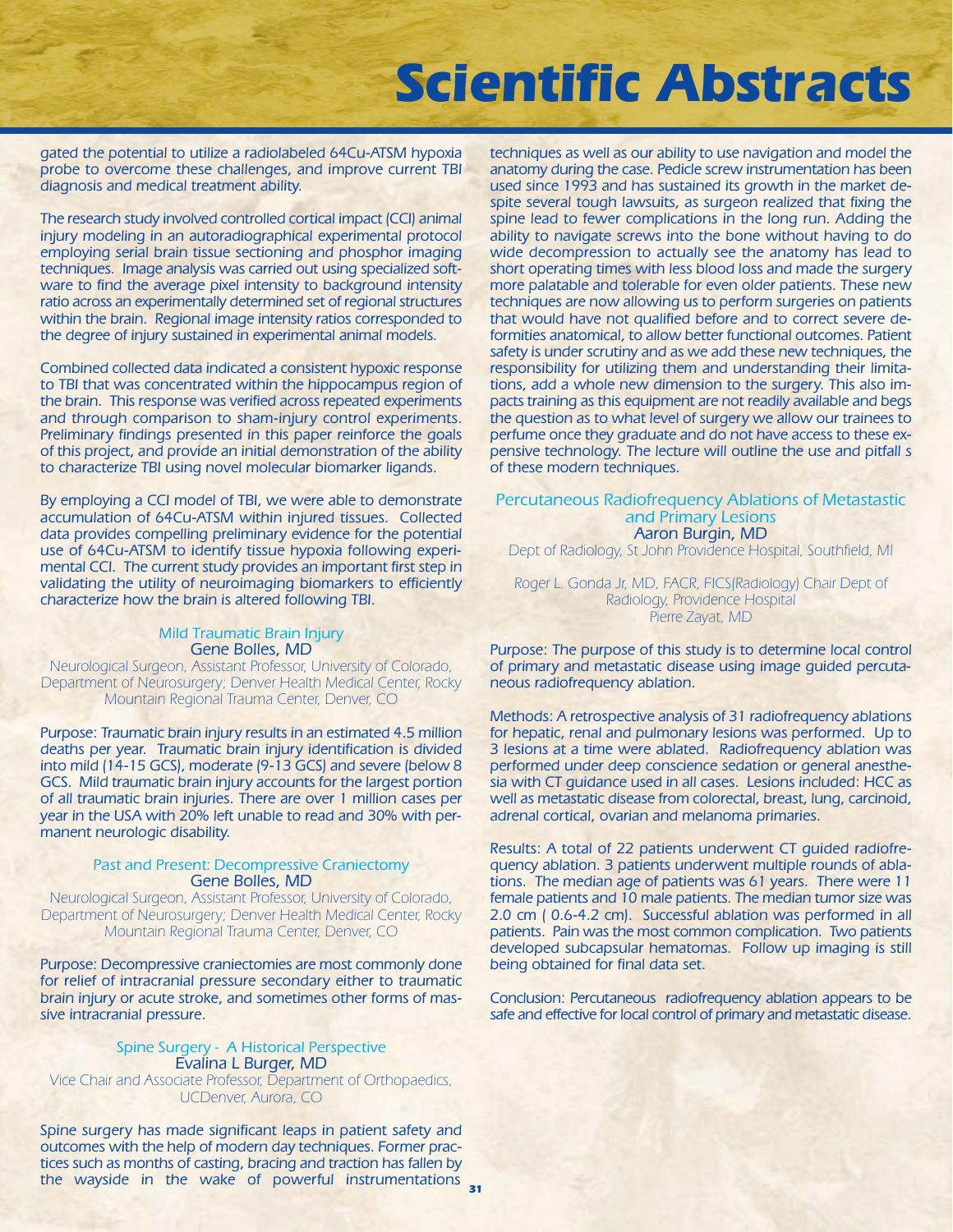The Chemokine Receptor CXCR4 as a Novel Independent Prognostic Marker for Node Positive Breast Cancer Patients Catherine Caldwell Parker, MD

Louisiana State University Health Sciences Center, Shreveport, LA

Roger H. Kim, M.D. <sup>1, 2</sup>, Lester W. Johnson, MD, <sup>3</sup> Lori Panu, BS, <sup>2</sup> Benjamin D. L. Li, M.D., F.A.C.S. <sup>1, 2</sup>, Quyen D. Chu, M.D., F.A.C.S. <sup>1, 2</sup>, <sup>1</sup>Department of Surgery and Division of Surgical Oncology, <sup>2</sup>the Feist-Weiller Cancer Center, Louisiana State University Health Sciences Center, Shreveport, LA, <sup>3</sup>EA Conway, LSUHSC, Monroe, LA

Purpose: Node positive breast cancer patients are a high risk group. However, not all such patients will succumb to the disease. The molecular basis for this biologic heterogeneity is poorly understood. The chemokine receptor CXCR4 is a marker of metastatic disease. Its prognostic role in node-positive patients is unknown. We postulate that high CXCR4 overexpression in node positive breast cancer specimens predicts a poor outcome.

Methods: 185 node positive breast cancer patients were evaluated. All had standardized treatment and surveillance protocols. CXCR4 levels were detected with Western blots. Results were quantified against 1  $\hat{A}\mu$ g of HeLa cells. CXCR4 expression was defined as high (=7.5-fold) or low (<7.5-fold). Primary endpoints were cancer recurrence and death. Statistical analyses were Kaplan-Meier curves, log-rank test, and Cox proportional hazard model, with a  $p$  value of  $= 0.05$  as significant.

Results: The mean follow up time was 54 months; 148 patients (80%) had low CXCR4 and 37 patients (20%) had high CXCR4 level. The 5 year overall survival (OS) for the low and high CXCR4 group was  $69\%$  and 57%, respectively ( $p=0.02$ ). The 5 year disease-free survival (DFS) for the low and high CXCR4 group was 62% and 53%, respectively  $(p=0.08)$ . On multivariate analysis, T stage ( $p=0.001$ ) and grade ( $p=0.04$ ) were independent predictors of DFS, while T stage  $(p=0.005)$ , grade  $(p=0.024)$ , and CXCR4 level (p=0.01) were independent predictors of OS.

Conclusion: High CXCR4 level in cancer specimens independently predicts a poor outcome for patients with node positive breast cancer.

#### Breast Conservation Therapy is a Viable Option for Patients with Triple-Receptor Negative Breast Cancer Catherine Caldwell Parker, MD

Louisiana State University Health Sciences Center, Shreveport, LA

Mark H. Smith, MD <sup>1</sup>, Amanda E. Henderson, MD <sup>1</sup>, Benjamin D.L. Li, MD, F.A.C.S. 1, 2, Fred Ampil, MD <sup>2,</sup> Quyen D. Chu, , M.D., F.A.C.S<sup>1, 2</sup> <sup>1</sup>Department of Surgery and Division of Surgical Oncology, <sup>2</sup>the Feist-Weiller Cancer Center, Louisiana State Univerity

Introduction: Triple-receptor negative breast cancers (TNBC) are aggressive tumors that lack estrogen-receptor, progesterone-receptor, and HER-2 expressions. Comparative analysis between breast conservation therapy (BCT) versus mastectomy for TNBC is sparsely reported. We hypothesized that, despite its aggressive behavior, TNBC can be managed with BCT.

Methods: Outcomes for 202 patients with TNBC who were treated with BCT or mastectomy were analyzed. Primary endpoints were cancer recurrence and death. Statistical analysis performed included Kaplan-Meier survival analysis, log-rank, independent samples t-test, Cox proportional hazard model, and Chi-square. A p-value < 0.05 was considered statistically significant.

Results: BCT was performed in 31% of patients. The recurrence rate for BCT and mastectomy was 30% and 43%, respectively (p=0.089). The 5-yr overall survival (OS) was significantly better for the BCT group than the mastectomy group (90% vs 69%; p=0.015). However, this was likely due to the mastectomy group having a significantly larger tumor size (T3/T4: 5% BCT vs 26% mastectomy; p=0.006), advanced N-disease (N2/3: 11% BCT vs 24% mastectomy; p=0.0022), and advanced stage of disease (Stage 3: 11% BCT vs 34% mastectomy; p=0.001). On multivariate analysis, surgical approach had no effect on either disease-free survival ( $p=0.34$ ) or OS ( $p=0.13$ ); only t-stage was an independent predictor of disease free survival  $(p=0.01)$  while N-stage was an independent predictor for OS (p=0.03).

Conclusion: Despite TNBC's aggressive behavior, breast conservation therapy is a viable surgical option for selected patients with TNBC.

Single Incision Laparoscopic Cholecystectomy (SILC) Using Non Articulating Instruments - Our Institutional Experience Sushant Chaudhary, MD,MS , PGY1 Resident General Surgery Providence Hospital and Medical Center, Southfield, MI

Jasneet Singh Bhullar MD, MS, PGY2 Resident Surgery, Providence Hospital and Medical center, Southfield, MI Gokulakkrishna Subhas MD, MRCS,PGY3,Resident Surgery, Providence hospital and Medical center, Southfield, MI Ramachandra Kolachalam MD,MS, FACS,

Purpose: SILC was first described in 1999. Many techniques using new instruments have emerged but none has been standardized. We describe our technique and our experience, using non articulating instruments and conventional trocars. Method: Patients who underwent SILC over 2 years (July 2009-July 2011) were included in the study group. All laparoscopic cholecystectomies done at the same time by the same surgeon were included in the control group. Demographic data, previous abdominal surgeries, bile spillage, conversion, and duration of surgery were recorded. Results: Seventy patients underwent SILC and 115 patients had laparoscopic cholecystectomy. Ninety-three percent of SILCs were done in women as compared to 68% in the control group (p<0.0001). More SILC patients were younger (65% were 30-50 years old) as compared to control patients (60% were 50-70 years old,  $p < 0.001$ ). Mean duration ( $\AA \pm$  standard deviation) of SILC was  $73\text{\AA} \pm 16$  minutes as compared to  $66\text{\AA} \pm 24$  minutes in controls (p<.0001). Of the first 20 SILC, 9 required insertion of additional instruments and 1 was converted to laparoscopic cholecystectomy. The subsequent 50 cases had only 1 conversion  $(p = 0.001)$ . In the first 20 SILC, one patient (out of 3) with BMI above 35 required conversion to laparoscopic cholecystectomy and one required insertion of an additional instrument. In the last 50 cases, all the patients with BMI above 35 (n=6) were done successfully without any additional instrument insertion or conversion. Conclusions: SILC has a learning curve. Patients with BMI>35 can undergo SILC. With experience, SILC has comparable outcomes to laparoscopic cholecystectomy in properly selected patients and is economical.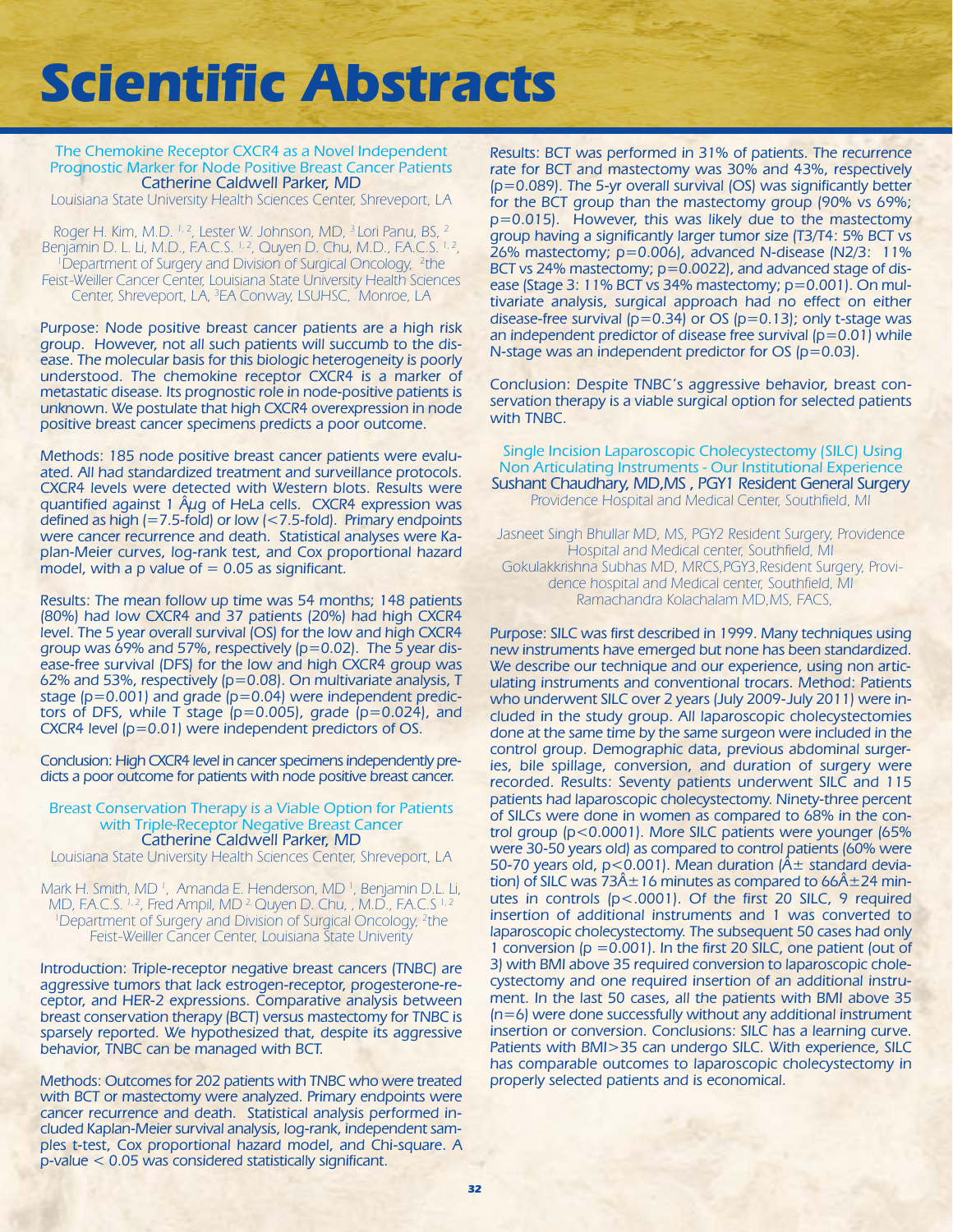#### Ultrasound-Guided Thrombin Injection of Arterial Pseudoaneurysms Tec Chong, MD, FICS, FACS

Assistant Professor of Surgery, Brown Alpert School of Medicine, Providence, RI

Manuel Garcia-Toca, MD, Jeffrey M. Slaiby, MD, FACS, Edward J. Marcaccio, MD, FACS

Introduction: The incidence rate of iatrogenic pseudoaneurysms following endovascular interventions varies from 0.5-8% and increases with the use of large-bore sheaths, post-procedure anticoagulation, and intra-operative anti-platelet therapy. The objective of this study is to share one institutions experience with ultrasoundguided thrombin injection for pseudoaneurysm repair in an era of increased use of antiplatelet and anticoagulant agents.

Methods: A retrospective chart review was conducted of 24 patients who underwent thrombin injection for pseudoaneurysm repair from February, 2009 to October, 2010. Recorded details include pseudoaneurysm characteristics, anticoagulation and antiplatelet administration, and ACT levels. Multivariate analysis using Spearman's correlation for nonparametric data was utilized to test for correlations between ACT, platelet count, pseudoaneurysm size, and amount of thrombin.

Results: 46% of the patients had received antiplatelet agents during their catheterizations. 12% of the patients had received Coumadin prior to thrombin injection. Pseudoaneurysms had a mean diameter of 3.5 cm (Range 1.9-8.1), a mean neck length of 1.2 cm (Range 0.5-3.0), and a mean neck width of 0.21 cm (Range 0.06-0.7). There was a correlation between platelet count and pseudoaneurysm size  $(p = -0.43, p = 0.04)$ . The mean ACT at the end of catheterization was 242 (+/- 45). The median amount of thrombin injected was 800 units (Range 250-3000). Each pseudoaneurysm case was successfully thrombosed after 1 thrombin injection. There were no procedural or post-operative complications, and 100% of peripheral pulses were preserved.

Conclusion(s): Ultrasound-guided thrombin injection for repair of iatrogenic pseudoaneurysms is an effective and safe treatment, and is not precluded by the use of anticoagulants or antiplatelets during catheterization.

Functional Outcomes of Patients with Discogenic Back Pain Treated with Percutaneous Disc Decompression using a Plasma Wand W. Craig Clark, MD, PhD, FICS, FACS, FAANS President, The Neurosurgical Center, Memphis, TN

Caitlin M. Clark, B.A., Medical Student, University of Texas, Houston, TX

The purpose of this study was to determine the functional outcomes of patients with intractable discogenic back pain treated with a percutaneous disc decompression using a plasma wand. The study design is a retrospective analysis of 160 chronic pain patients treated from 2007 to 2009.All patients were evaluated with clinical examination, Oswestry Disability Index (ODI) and Visual Analog Scale (VAS) before and after plasma disc decompression. Patients were selected for discography based on persistent back pain unresponsive to oral medication and epidural steroid injections. Only those patients with positive discography were candidates for PDD.

The ODI showed the mean value of the index improved from 71 to 54(p<0.008). The mean VAS changed from 8.4 preoperatively to 5.5 after the PDD treatment  $([p<0.0001])$ .

This study evaluates the efficacy of treating discogenic low back pain with a plasma energy source. The ability to treat chronic discogenic low back pain in a minimally invasive manner is intellectually very appealing, as these patients are very difficult to manage, with very few options for care. The small sample size prevents any generalizations in this regard, but it is felt the technology does show promise. Patients with a single positive discography level appeared to fare better than those with more than one level. No clear relationship existed between the duration of pain symptoms and effectiveness of the treatment. Further experience with prospective trials will be required to provide definitive data regarding this treatment modality.

### A Variation on Minimally-Invasive Plating of Proximal Humerus Fractures

Jameson C. Dear, MD, Resident University of Texas Health Science Center at San Antonio, Department of Orthopaedic Surgery, San Antonio, TX

Marjorie S. Cortez, RN, BSN; Gerald Q. Greenfield, Jr., MD, FACS, Clinical Faculty, University of Texas Health Science Center at San Antonio Department of Orthopaedic Surgery

Objectives: To describe a variation of the recently described surgical technique of percutaneous plating for proximal humerus fractures and evaluate the 6 week pain level, axillary nerve function, and general functional outcome of a single surgeon's case series.

Design: Retrospective case series

Setting: Level II community hospital

Patients: From 2010 to 2011, 26 consecutive patients with Neer 2 or 3-part surgical neck proximal humerus fractures underwent surgery by one trauma fellowship-trained general orthopaedic surgeon. 18 of 26 patients were followed to at least 6 months.

Intervention: The technique involved 2 minimal incisions. One incision was a lateral deltoid split and the other of a more distal shaft incision. A proximal humerus-specific locking plate was implemented. Variation of previously described technique involved using cannulated screws after provisional k-wire fixation.

Main Outcome Measurements: Pain level, axillary nerve function, and general functional status were evaluated. The presence of any complications was noted.

Results: There were no axillary nerve injuries and no loss of reduction. One patient underwent revision for intra-articular screw placement.

Conclusion: This case series demonstrated that this minimally invasive approach to open reduction and internal fixation of proximal humerus fractures using a proximal humerus locking plate and cannulated screws is a promising alternative to the standard deltopectoral approach.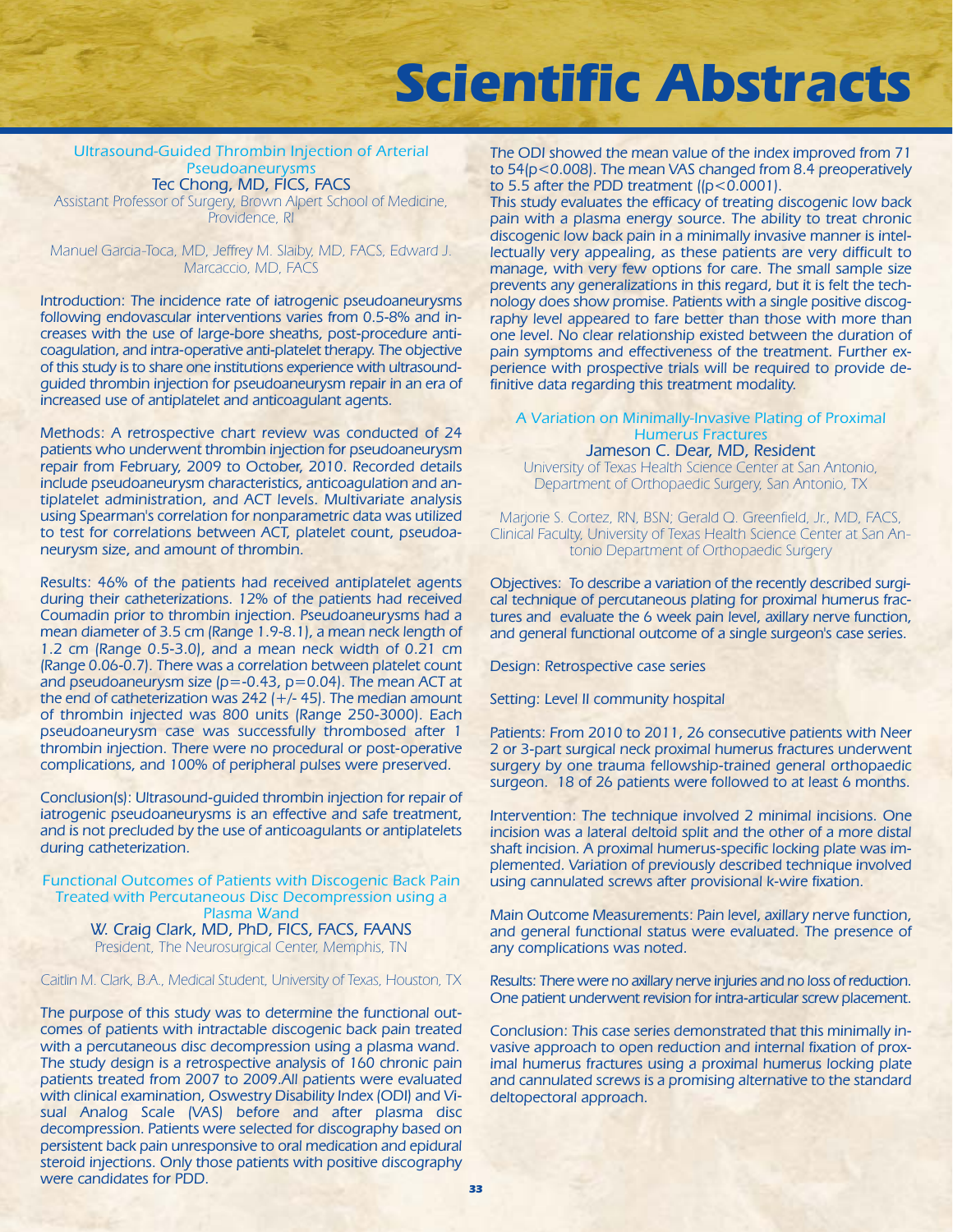Management of Intraventricular Tumors Chandrashekhar Deopujari, MD Professor and Head, Neurosurgery, Bombay Hospital (Institute of Medical Sciences), Mumbai, India

Lateral and third ventricular tumors are relatively uncommon. They usually present in children and young adults and many have benign pathology. They may be primary intraventricular or arise from the structures in the wall mainly exophytic in the ventricle. Access to these tumors is often difficult and proper choice of approach is an important factor in determining outcome apart from their adherence to ganglionic structures and the midbrain. Endoscopy has added another dimension in surgery of these tumors. We would like to share our experience of 185 cases treated over last 15 years. Colloid cyst was the most common lesion followed by low grade gliomas. Almost 40 percent lesions were in children. Location of the tumor and age of the patient can give a very good idea about the pathology of the tumor apart from imaging characteristics. Choice of approach and related complications will be discussed. Endoscopy was used for third Ventriculostomy, septostomy, biopsy and occasional tumor removal. We would like to discuss usefulness of this strategy which still has several limitations in our experience.

#### Experience with Extended Endoscopic Transnasal Surgery Chandrashekhar Deopujari, MD

Professor and Head, Neurosurgery, Bombay Hospital (Institute of Medical Sciences), Mumbai, India

Nishit J Shah, Vikram Karmarkar, Naresh Biyani

Endoscopic Endonasal Approaches are now being used for indications beyond the pituitary tumors. This minimal access approach gives us panoramic view of the midskullbase and allows maximal access from the cribriform plate to C2. Neurovascular structures, however, limit the lateral access. More precise bone removal with better understanding of anatomy from inferior perspective and vascularized flap(s) for closure in close collaboration with the ENT colleagues has achieved greater success with safety for these procedures. We have performed over 550 endonasal endoscopic procedures over last 16 years for pituitary and other skullbase lesions. We share the experience of 80 cases beyond the pituitary for this presentation. This includes Craniopharyngiomas, Chordomas, Meningiomas and some other unusual lesions. The learning curve from endoscope assisted microsurgery to exclusive endoscopic surgery and recent applications to some parenchymal lesions as well as for odontectomies will be discussed.

#### High Dose Rate (HDR) Brachytherapy in the Treatment of Prostate Cancer Denise Gooch, MD, DABR

Medical Director, Greenbelt Radiation Oncology, 21st Century Oncology, Greenbelt, MD

We will present our historical and current patient data on the treatment of prostate cancer with HDR brachytherapy – both as monotherapy for low risk disease, and as combination therapy with traditional radiation therapy for more high-risk disease. We will look at the treatment risks and benefits, as well as toxicities and possible side-effects, as well as AUA scores after treatment. HDR (high dose rate) brachytherapy has a therapeutic advantage in delivering high dose, precise radiation therapy directly to the prostate, while sparing the normal surrounding tissues. There **34**

are many treatment options for prostate cancer, including no treatment for patients with low-risk disease, and HDR brachytherapy is a well-tolerated treatment option that can be performed on an outpatient basis, with good results and low toxicity. We hope to show that HDR brachytherapy is an additional treatment option in possible treatment considerations for prostate cancer.

#### Peripancreatic Soft Tissue Involvement as a Novel Independent Predictor of Outcome for Patients with Resected Pancreatic Malignancy

Alireza Hamidian Jahromi, MD, Clinical Research Fellow Department of Surgery, Louisiana State University Health Sciences Center, Shreveport, LA

Gazi B. Zibari, MD, FACS, FICS; Elnaz Jafarimehr, MD; Quyen Chu, MD, FACS; Gregory P. Wellman, MD, FACR; Runhua Shi, MD, PhD; Hosein Shokouh-Amiri, MD, FACS, FICS.

Purpose: The impact of an involved peripancreatic soft tissue (PST), irrespective of resection margin status, following a pancreatectomy is not known. We determine the impact of such involvement on a cohort of patients with pancreatic malignancies.

Methods: Data on 117 patients who had surgery for pancreatic malignancies between 2/1/1998 and 5/31/2010 were retrospectively analyzed. Patients were categorized into 3 groups: Group 1=R1 resection (N=33), Group 2=R0 with involved PST (N=22), and Group 3=R0 with uninvolved PST (N=62). Demographics, operative data, tumor characteristics, complications, and overall survival (OS) were assessed.

Results: 77% of patients had adenocarcinoma and 11.1% had neuroendocrine tumors. The operations performed were: Whipple (N=84), distal pancreatectomy (N=18), and total pancreatectomy (N=8). The grades were: 1(11.3%), 2(50.4%), 3(32.2%), and 4(6.1%). The stages were: 1A(4.3%), 1B(19%), IIA(19%), IIB(42.2%), III(11.2%), and IV(4.3%). Stages IIB-IV had significantly lower median OS than stages I-IIA (p=0.004). Five-year-OS for the entire group was 32.7%. The 5-year-OS for N0 and N (+) was 38.3% and 24.3% (p<0.05) respectively, and R0 and R1 was 37.9% and 19.5% (p<0.05) respectively. Median OS for Groups 1, 2 and 3 were 10.7 months, 12 months, and 37.5 months respectively (p=0.0002). Cox regression analysis demonstrated that age, complications, grade, stage, PST involvement, lymph node and margin statuses were all independent predictors of mortality.

Conclusions: PST involvement independently predicts a poor outcome in patients who had pancreatectomy for malignancy. Survival in patients with PST tumor involvement in the presence of a negative resection margin is similar to those with a positive margin.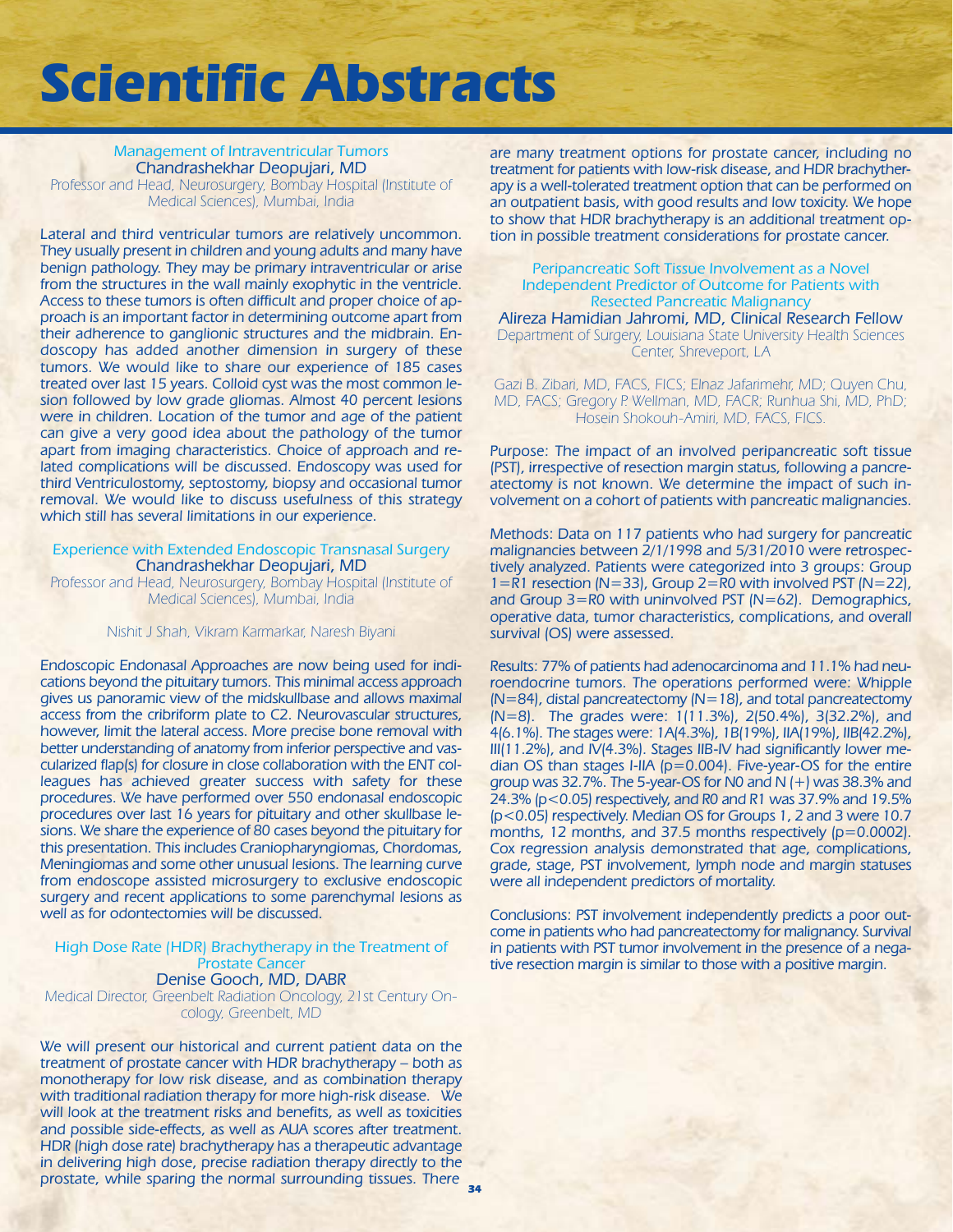### Ultrasound Guided Placement of Invasive Monitoring Zaki-Udin Hassan, M.B.B.S.

Associate Professor, Director of the Simulation Center, Department of Anesthesiology, University of Kentucky, Lexington KY

Annette Rebel M.D. Assistant Professor (Anesthesiology and Critical Care) Oksana Klimkina M.D. Assistant Professor (Cardiothoracic Anesthesia) Paul A. Sloan M.D. Full Professor, Vice Chair of Research (Anesthesiology and Pain Medicine) Jason Garrison M.D

The workshop has several sections directed to demonstrate different areas of utilization of ultrasound in the clinical practice. In addition, we will also educate the audience on different training options to learn how to use ultrasound. At the end of this workshop the participant will understand different ways how ultrasound has improved patient care in the current clinical practice. The participant will be able to identify how ultrasound can benefit the care of a specific patient collective and if interested the participant can attend specific ultrasound courses to learn specific ultrasound based skills.

#### Determination of Tendon Location Within the Leg for Use in Muscular Repair

Krystle Hedgepeth, BS, Graduate Assistant Department of Cellular Biology and Anatomy, Louisiana State University Health Sciences Center in Shreveport, Shreveport, LA

Asser Youssef, MD, David Ballard, MS1, Anne Hollister, MD

Although the musculoskeletal structures of the human body have been well known for centuries, relatively little work has been published relating to the architectural structure within the muscles themselves. Until now, the anatomy of the tendons within the muscles has seemed unimportant, and the location of the tendon ends has been considered irrelevant to today's common medical practice. However, it has been shown that knowing such information proves useful in newly proposed surgical procedures. When tendon locations are known within a muscle, tendon endto-end repair is possible and therefore leads to a more efficient procedure as well as a more natural recovery.

In this study, we measured tendon lengths in the legs of eleven human cadavers in order to generate a formula that can be applied to the legs of living individuals that have endured trauma to their lower extremity.

By doing so, we developed a method for quickly and accurately determining the location of tendons within the muscles of the leg that can be used prior to reconstructive surgery.

These results suggest that tendon locations can now be correctly estimated within any human leg a step that is essential to an efficient repair and total restoration of function. In addition to contributing to the advancement of surgery, this knowledge will also greatly benefit the areas of anatomical education and three-dimensional modeling.

Outcome for Patients with Triple-Receptor Negative Breast Cancer is Not Dependent on Race/Ethnicity Amanda E. Henderson, MD, Resident

Louisiana State University Health Sciences Center, Shreveport, LA

Quyen D. Chu, M.D., F.A.C.S., Chief of Surgical Oncology, LSUHSC, Shreveport, LA Benjamin D.L. Li, M.D., F.A.C.S, Chair Dept of Surgery, LSUHSC, Shreveport, LA

Introduction: Triple-receptor negative breast cancer (TNBC) is biologically aggressive and is associated with a worse prognosis. Since TNBC is more prevalent among African-American women, it has been postulated that the increased prevalence of TNBC contributes to worse outcomes in African-American women compared to Caucasian women. To understand the impact of race/ethnicity on outcome for patients with TNBC, confounding factors such as socioeconomic status (SES) need to be controlled. We examined the impact of race/ethnicity on a cohort of patients of low SES who have TNBC.

Methods: A prospective database created in 1998 collected data on 786 patients with Stage 0-III breast. Of these, 202 patients had TNBC (26%). Primary endpoints were cancer recurrence and death. ZIP code-based income tract and financial data from our computer services were used to assess SES. Data were analyzed using Kaplan-Meier survival analysis, log-rank tests, Cox Proportional hazard regression, chi square test, and t-tests. A p-value = 0.05 was considered statistically significant.

Results: Of the 468 African-Americans (60%) in the database, 138 had TNBC; 64 of 318 Caucasians had TNBC. Mean age at diagnosis was 49 years. Eighty-eight percent of patients had an annual income of  $=$  \$20,000, and 79% were either free care or Medicaid at the time of diagnosis. The 5-yr overall survival was 77% for African-American women versus 72% for Caucasian women (p=0.95). On multivariate analysis, race/ethnicity had an impact on disease-free survival (p=0.027) but not on overall survival (p=0.98).

Conclusion: In a predominantly indigent population, race/ethnicity had no impact on overall survival for patients with triplereceptor negative breast cancer.

#### Technical Approach to Total Laparoscopic Pancreaticoduodenectomy Michael Jacobs, MD, FICS, FACS

Clinical Professor of Surgery, Section Chief - General Surgery, Director - HPB Program, St. John/Providence Health System, Southfield, MI

#### Armin Kamyab MD

Background: Total laparoscopic pancreaticoduodenectomy (TLPD) is one of the most advanced laparoscopic procedures. With advancements in laparoscopic technology and instrumentation, laparoscopic pancreaticoduodenectomy is beginning to achieve wider acceptance.

Methods: Data was collected for all patients who underwent a TLPD at our institution from March until July 2011. The TLPD was done with 6 ports on three patients, and 5 ports on one patient, and included a standard lymphadenectomy. Pancreatic stents were used in all 4 cases, and intestinal continuity was reestab-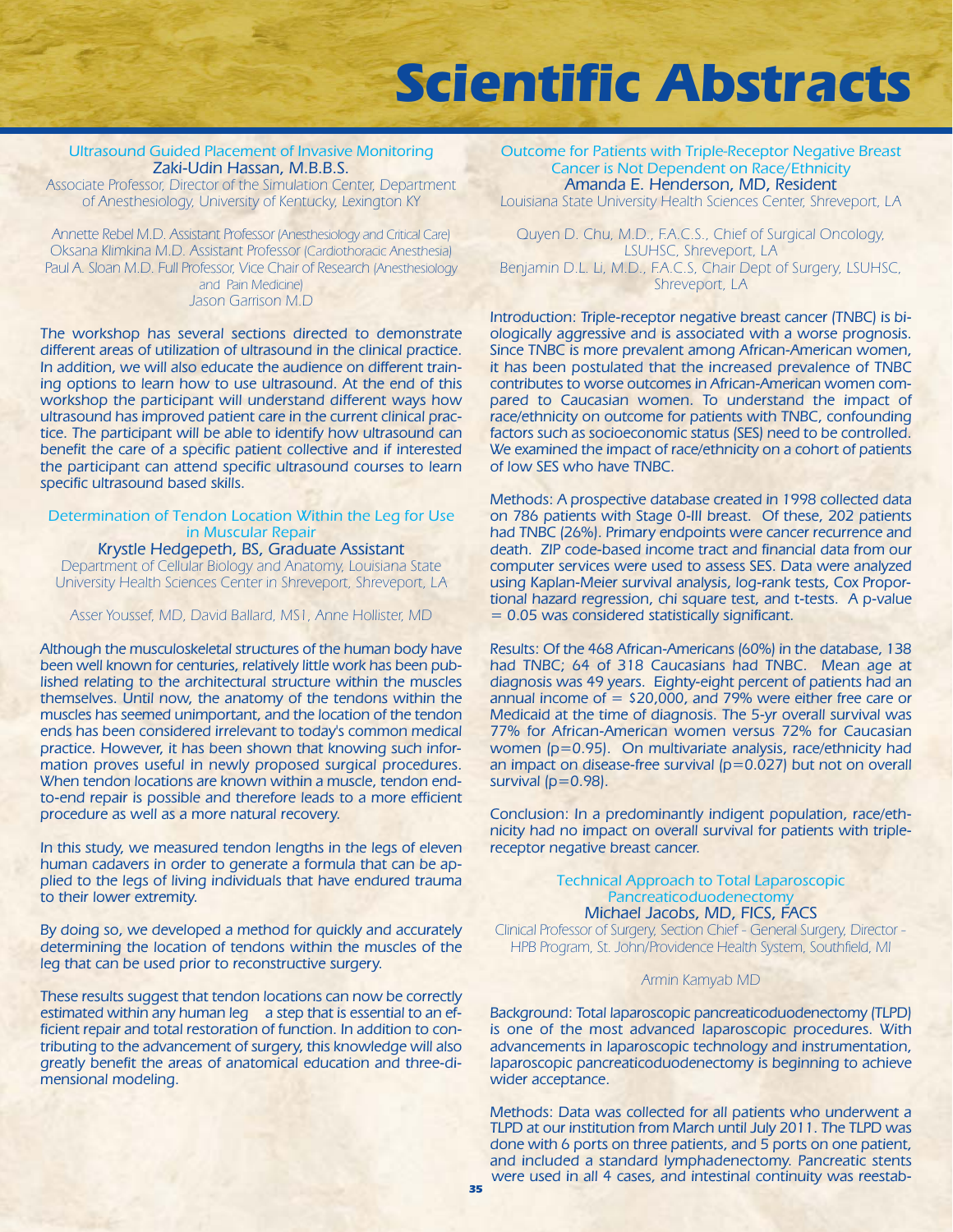lished by intracorporeal anastamoses with radially oriented interrupted sutures similar to the open technique.

Results: Four patients underwent a TLPD for suspicion of a periampullary tumor. The mean operative time was 9 hours and 31 minutes with a mean blood loss of 120 mL. A single surgical assistant was required in addition to the surgical scrub technologist. Visualization was greatly improved in the setting of laparoscopy with no apparent technical limitations. There were no hand ports or conversions, and there were no postoperative complications with a mean length of stay of 6.5 days and a mean follow up time of 5 months.

Conclusion: TLPD is a safe and viable alternative to the standard Whipple procedure, with the added advantage of improved visualization. Mastery of laparoscopy and hepatobiliary anatomy is essential. The benefits as suggested by our early experience include decreased length of stay, quicker recovery, and improved quality of life. Complication rates appear to be improved or equivalent.

### Laparoscopic Left Liver Resection for Giant Focal Nodular **Hyerplasia**

Michael Jacobs, MD, FICS, FACS Clinical Professor of Surgery, Section Chief - General Surgery, Director - HPB Program, St. John/Providence Health System, Southfield, MI

#### Armin Kamyab MD

Background: Hepatectomy is used in the treatment of large or symptomatic focal nodular hyperplasia. An open hepatectomy is the standard technique, but laparoscopic hepatectomy is gaining wider acceptance. We present a laparoscopic liver resection of segments 2, 3 and 4.

Methods: The laparoscopic hepatectomy was performed with the patient in a supine position, with two 10mm Hassan and two 5mm Hassan trocars. The liver was resected with a LigaSure device, followed by an endo-GIA stapler across the vascularized pedicles and left hepatic vein. A Pringle maneuver was not performed. There was no evidence of bile leak and hematostatis was assured.

Results: A 30 year old women underwent the above procedure for a large hepatic mass emanating predominantly from segment 3, with imaging findings suspicious for a focal nodular hyperplasia. OR time was 76 minutes, with an estimated blood loss of 300 mL. The postoperative hospital stay was 4 days. There were no intraoperative or postoperative complications. Final pathology showed focal nodular hyperplasia measuring 12 x 9 x 7 cm.

Conclusion: Laparoscopic hepatectomy is a safe and viable technique, with the benefits of decreased blood loss and length of hospital stay compared to the open technique.

#### Pattern and Management of Foreign Bodies at a Community Hospital Khaula Khatlani, MD St John Providence Hospital, Southfield, MI

#### Vijay Mittal, M.D., FACS

Introduction: Patients with foreign bodies can have a wide array of clinical presentation, from asymptomatic carriage to significant morbidity and sometimes mortality. Hence better understanding and timely intervention is necessary.

Materials and methods: We did a retrospective chart review of **36**

all the patients with foreign bodies, symptomatic as well as asymptomatic, treated at our hospital from January 2001 to March 2011. We evaluated types of foreign bodies, their location, presentation, etiology, diagnosis, treatment, associated complications and outcomes.

Results: Our 121 patients consisted of 63 females (52%) and 58 males (48%). Cardiovascular disease (93%) and diabetes (31%) were the predominant co morbidities. Foreign body types included household items (41%), surgically-created (21%), or sharp bodies including pens and glass pieces (17%). The gastrointestinal tract was the most common location (55%). Patients presented with pain (35%), followed by dysphagia, nausea, shortness of breath (13-15% each). Foreign bodies were either an incidental finding (42%), self-inflicted (37%) or iatrogenic (15%). Foreign bodies were diagnosed by imaging (36%) or operations (39%). Although most patients did not suffer any complications (52%), infection (16%) was the most common. Treatment of most patients was surgical, via either minimally invasive (50%) or open technique (34%). Three patients died from complications secondary to foreign bodies.

Conclusions: Whether self-induced or surgically related, the pattern of foreign bodies is variable. In case of an acute presentation, these patients can be treated successfully; however, delayed symptomatology can lead to significant morbidity. Therefore, early recognition and timely intervention are imperative in avoiding grave consequences.

#### Hydrogel Sealant Reduces Air Leak and Length of Stay in Decortication Patients Ara Klijian, MD

Attending Cardiovascular & Thoracic Surgeon, Scripps & Sharp Healthcare, San Diego, CA

Purpose: Air leaks are common complications of pulmonary resection, including total decortication. Management often requires chest tube (CT) insertion and longer hospitalization, with a potential increase in morbidity. Sealants have been shown to help control intra-op air leaks (IOAL's) with few studies demonstrating reduction in CT duration and/or length of hospital stay (LOS). We report our experience with a recently FDA approved polymeric biodegradable hydrogel pleural air leak sealant in patients undergoing decortications compared with standard closure techniques.

Methods: Twenty-six consecutive patients who underwent decortication with and without using hydrogel pleural air leak sealant were reviewed retrospectively. Intra- and 3-month postoperative data were assessed for the presence of IOAL's, postoperative air leak, CT duration, LOS, and complications.

Results: The cases of 26 adult male and female patients were reviewed and analyzed. Of these, 12 were treated with sealant and 14 were treated with standard techniques. Post-op air leak  $(p=0.0472)$ , mean and median CT duration, and mean and median LOS in the pleural sealant group were all statistically significantly lower than in the control group. No significant difference in complications was found.

Conclusions: The results of this single-center, single-surgeon, retrospective review demonstrate statistically and clinically significant reductions in intra- and post-op air leaks, CT duration, and LOS, with sealant use compared with standard management alone. They suggest that the use of a polymeric hydrogel pleural sealant in decortications, in which IOAL tend to close as the lung tissue heals, may result in both improved surgical outcome and health care economic benefit.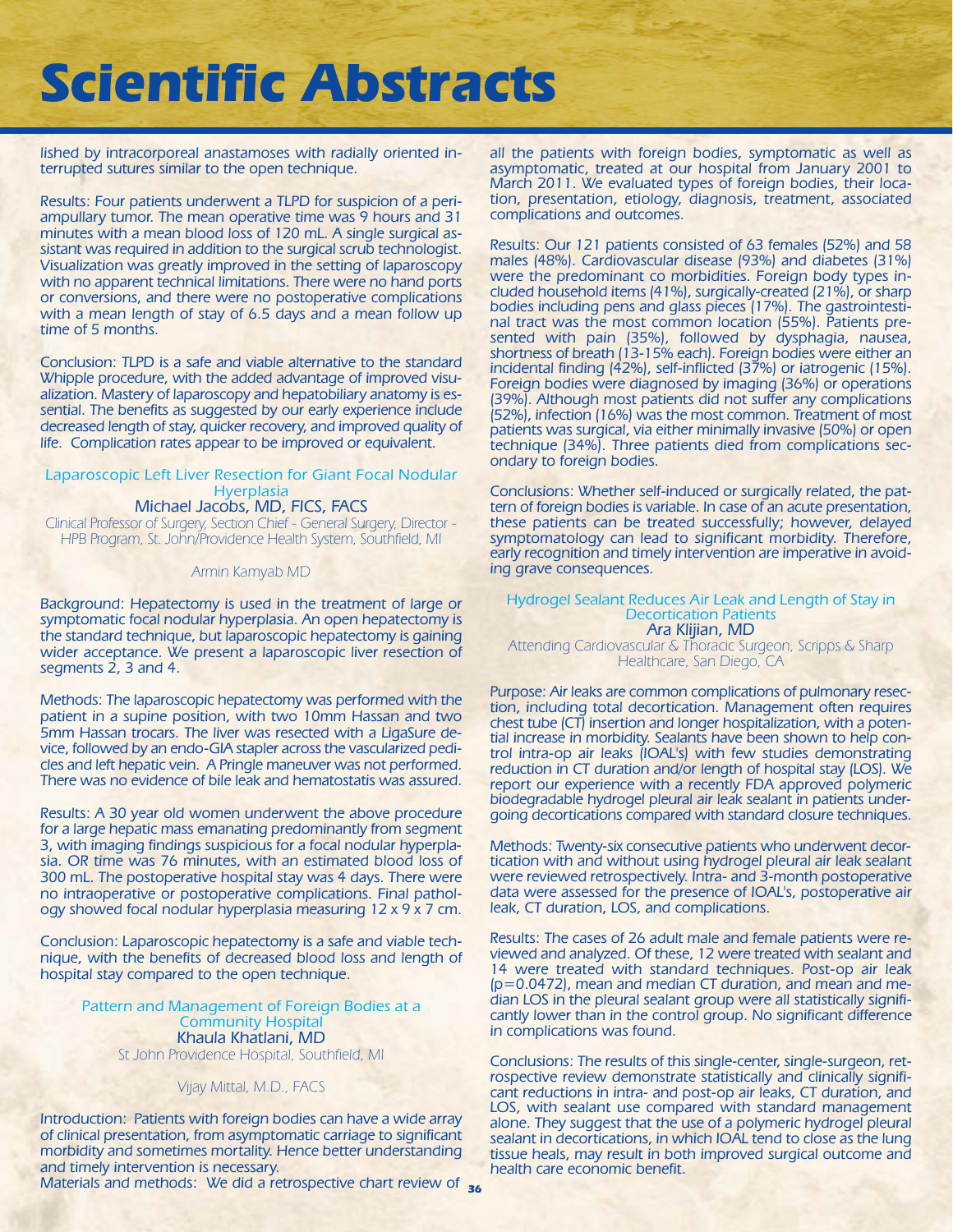#### Surgery for Diverticulitis: A Re-Evaluation of the Changing Trends Tafadzwa Makarawo, MD Providence Hospital Medical Centers, Southfield, MI

Steffan Eichenauer; Jason Lee; Alasdair McKendrick, MD and Vijay Mittal MD

Objective: Since the land mark work of pioneering surgeons Rodkey and Welch (1984), recent literature has not qualified just how different practice has become, particularly regarding indications and types of procedures being performed. The study aimed to establish the differences in surgical practice between Rodkey & Welch's original work and current practice, research that is unprecedented.

Methods: A retrospective chart review of all patients with diverticulitis between 2006-2010 was conducted. The charts of 150 emergency admissions and 47 elective admissions were scrutinized. Direct comparisons were made with the results of Rodkey and Welch's study.

Results: Rodkey and Welch's work found 33% of emergency admissions requiring surgery with 37% of these being multiplestaged operations. In our study, of the 150 emergency admissions with diverticulitis, 129 (86%) were successfully managed with medical treatment alone, while 12 (8%) required an emergent operation. Although multiple stage operations were necessary in 83% (10/12) of emergency operations, 92% (43/47) of elective operations were one-staged procedures.

Conclusions: Emergency surgeries are performed significantly less frequently in present practice when compared to the practice of our colleagues thirty years ago. The aggressive medical management of diverticulitis has lead to downstaging of complicated or recurrent disease processes, avoiding the more morbid multiple-staged procedures and allowing for successful one-stage procedures electively in the majority of our patients.

#### Traumatic Idiopathic Pneumoperitoneum: Report of a case, literature review, and evidence for a novel etiology J. John Makipour, MD

University of Oklahoma Health Science Center, Oklahoma City, OK

Jeffrey Bender, MD, FACS, Professor Surgery, Director of Minimally Invasive Surgery, University of Oklahoma Health Sciences Center

Purpose: Pneumoperitoneum is an indication of a perforated hollow viscus in 90% of patients, and almost always mandates surgical expolartion . The significance of free abdominal air in the blunt trauma patient is more elusive. Idiopathic pneumoperitoneum refers to pneumoperitoneum without a pathologic intraabdominal source. We present the case of a victim of polytrauma including pneumothorax who had significant IPP on computed tomography, review the literature, and present photographic evidence for a novel mechanism.

Methods: A 17 year old male involved in a high speed MVC was brought to our Level 1 trauma center. He had significant multisystem polytrauma (ISS 66). Due to the presence of pneumoperitoneum he underwent an emergent laparotomy that did not reveal intraabdominal injuries. He recovered without complication, and was discharged 22 days after admission.

Results: Despite significant pneumoperitoneum no intraabdominal or diaphragm injuries were identified. Aiir filled cysts were identified on the adventia of the distal esophagus projecting to the serosa of the proximal stomach, suggesting a thoracic portal of entry.

Conclusion: Pneumoperitoneum in the setting of severe blunt trauma is not pathognomonic for hollow viscus injury. In carefully selected patients and circumstances, laparotomy may be avoided if the mechanism described is suspected. Prerequisites for nonsurgical management of pneumoperitoneum have been proposed and validated. We present another case of pneumoperitoneum due to blunt trauma without an intra-abdominal source, document the mechanism, and support guidelines previously proposed for nonsurgical management in select cases.

The Latest Clinical Surgical Total Hip Replacement Advancements in Painful Osteoarthritis of the Hip Robert S. Mathews, MD, FICS

First Team Institute LLC, Lancaster PA, Barnes Kasson Hospital, Susquehanna PA, Susquehanna, PA

Hip joint pain makes the patient seek relief and led to our study of the anatomical changes seen in the hips of 520 patients of total joint arthoplasties.

In the severely painful osteoarthritic hip joint, the synovium appeared to react to the rigors of joint motion on ambulation. The femoral head debris lost via repetitive microfracture on motion tended to self-perpetuate the inflammatory process and attack mast cells and histiocytes. The inability of the scavenger cells to cope with this degenerative process brought cellular lysosomal enzymic release and cell death in bone which served to self-perpetuate the painful inflammatory process.

We have identified afferent peripheral fibers in the hip joint, tendons, synovium, capsule, periosteum bone, and the scarified tissue near articular cartilage as well as nerves in the bone cortex and cancellous red marrow of human joints.

These nerves supply the capsule, the periosteum and the soft tissue of the hip joint. Nerves appear throughout the bone. The intramedullary, endosteal unmyelinated and myelinated fibers enter the bone through the nutrient foramen with the nutrient artery and travel toward the epiphysis and follow along the trabeculae. The myelinated and unmyelinated fibers of bone were found near the vascular elements. On occasion, a few fibers extended to the endosteal wall of the femoral cortex (Plate I).

The anatomic data in our total hip replacement patients was correlated with the clinically evaluated pain before and after surgery. Each patient seen post-operatively had significant relief of pain. In all, we achieved 95 percent hip pain relief in these patients. Keywords: Femoral Prosthesis and Acetabulum, Polyethylene improved, Collarless femoral prosthetics which decrease stress risers, Cement technique, Titanium porous, Length control, Ceramics, Antibiotics in cement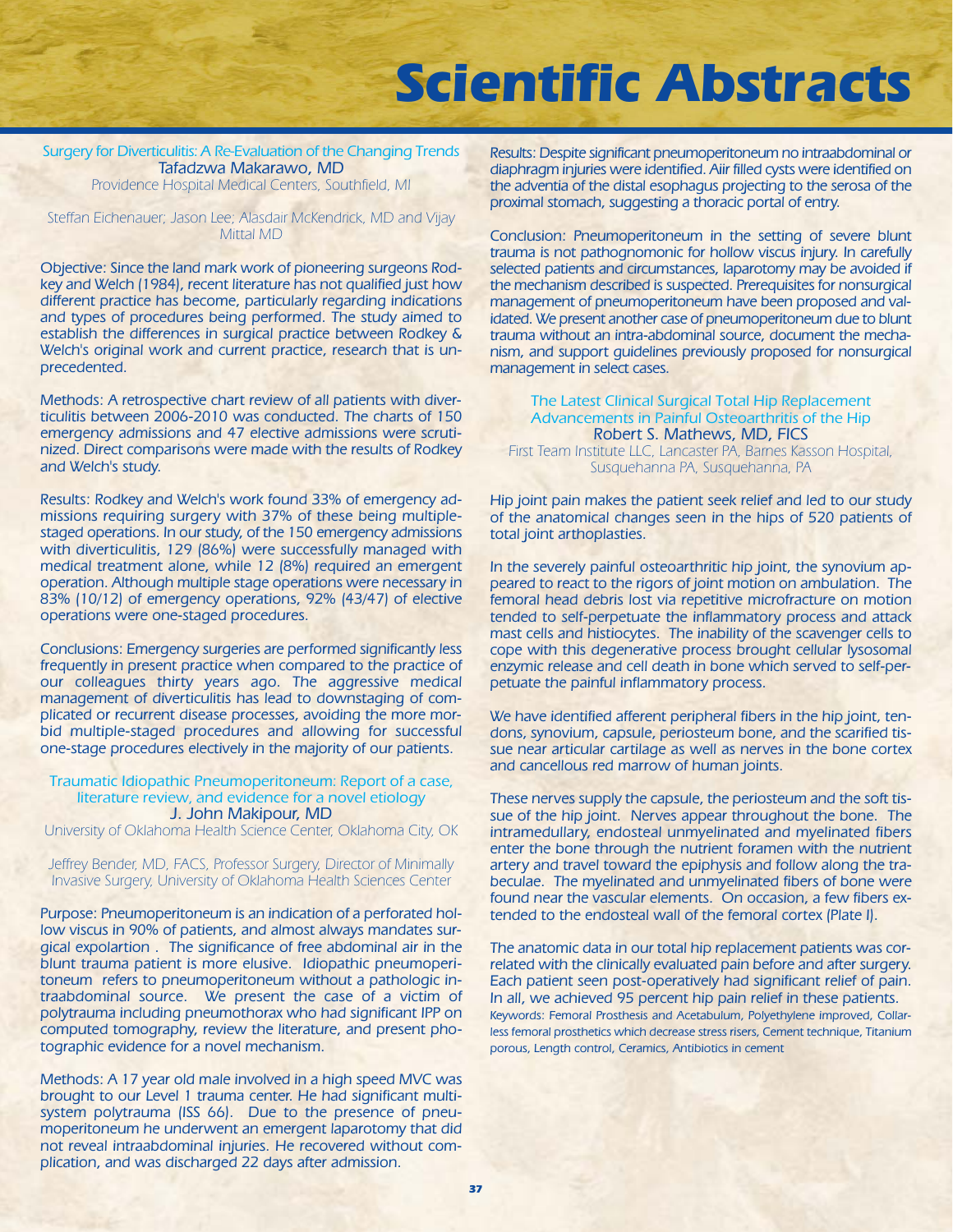Brachial Plexus Injury -Orthopaedic Reconstruction Geoffrey M. Miller, MD University of Southern California, Department of Orthopedic Surgery, El Segundo, CA

Purpose: The purpose of this project is to present current information about brachial plexus injuries and demonstrate procedures used to address secondary orthopedic impairment in the extremity.

Methods: The presentation begins with current developments in the treatment of brachial plexus injuries. That is followed by by series of didactic cases that demonstrate the basic surgical techniques used in these reconstructions. Each case will include video of the patients preoperatively, intraoperatively, and postoperatively to demonstrate the techniques and their results.

Results: All patients will demonstrate changes in mobility and function.

Conclusion: By use of these surgical procedures brain injured patients can become more functional, experience an improved quality of life, increase their activities of daily living, and facilitate their caregivers.

Key words: brachial plexus, erb, contractures, neuromuscular, deformity, denervation, fusion, osteotomy, tendon transfer

Robotic Partial Nephrectomy: Improving Renal Defect Closure Technique to Decrease Warm Ischemia Time Jonah Murdock, MD, PhD Murdock Urology Associates, Greenbelt, MD

Purpose: It has been demonstrated that one reason robotic partial nephrectomy may be preferable to laparoscopic partial nephrectomy is diminished ischemia time due to ease of both tumor removal and renal defect closure. Because renal defect closure tends to take longer than tumor removal, minimizing renal defect closure time is critical to decreasing warm ischemia time. In this retrospective robotic partial nephrectomy surgical series, two techniques for closure of renal defects are compared.

Method: Retrospective analysis of single surgeon series.

Results: Number of renal defects closed was 16. Average renal defect size was 3cm, both groups were comparable in size. For interrupted suture technique, renal defect closure time was 11 minutes. For running suture technique, renal defect closure time was 14 minutes.

Conclusions: Renal defect closure time in robotic partial nephrectomy may be decreased using an interrupted suture technique with sliding locking vicryl clip in comparison to a running suture technique.

### Cervical Spondyloptosis: Case Reports and Review of the **Literature**

Biodun Ogungbo, MBBS, FRCS, FRCS, MSc

Consultant Neurosurgeon, Neurosurgery Unit, Cedarcrest Hospital, Abuja, Nigeria

Objectives: To present nine cases of patients with traumatic cervical spondyloptosis managed in Abuja. The management protocol and outcome may prove instructive in managing patients with this severity of injury to the cervical spinal cord. Materials and Method Nine patients with cervical spondyloptosis presented to the unit. These are consecutive patients in a cohort of patients with spinal trauma managed by a single neurosurgeon from August 2009 to date. We collected data on the demographics, presentation, radiology, management and recent outcomes on these patients. Pre-operative and post-operative Frankel grades within 48 h were recorded. Final outcome, evaluated using the Bathel disability index, was scored by 30 September 2011.

Results: Nine patients had severe vertebral dislocations (grade 4), bifacetal dislocations and fractures of the posterior elements. All underwent anterior cervical discectomy and fusion as a first step. Two underwent additional posterior fixation with soft wires and bone grafts. We were unable to achieve satisfactory reduction in two patients. Both were plated insitu anteriorly. One was stable and the other re dislocated within two weeks. He subsequently died. Three more have died as at last follow up review. Remaining patients are quadriplegic and only one has been satisfactorily rehabilitated, and is socially functional.

Conclusions Spondyloptosis of the cervical spine is not a rare injury in Nigeria. Traumatic cervical spondyloptosis was associated with complete and irreversible spinal cord injury. Post operative care is intensive and fraught with dangers such as pyrexia, hypotension and hypoxia. These patients can be extremely difficult to manage especially in resource poor communities. Sharing information about their care may lead to improvements and better outcomes. KEY WORDS: Anterior cervical discectomy, cervical spine traumatic instability, Cervical Spondyloptosis, Nigeria, Outcome, Surgical fixation, Trauma

### High Dose Rate (HDR) Brachytherapy for Prostate Cancer; A Community Experience Jayant Patel, MSIV

Aureus University School of Medicine (Aruba), Miami, FL

Introduction: Of the two types of brachytherapy currently used for the treatment of prostate cancer HDR brachytherapy is the newer method and is gaining widespread acceptance, however, Low Dose Rate (LDR) seed brachytherapy is still much more common especially in smaller treatment centers. Purpose: To demonstrate the outcomes of HDR brachytherapy for the treatment of prostate cancer in an outpatient community setting, highlighting benefits, drawbacks and limitations as compared to LDR brachytherapy, External Beam Radiation Therapy (EBRT) and surgery.

Method: HDR brachytherapy involves the temporary insertion of treatment catheters called "flexiguides" using a minimally invasive approach through which radiation is delivered accurately. We followed more than 100 candidates undergoing treatment on an out-patient basis at a local community radiation oncology center and monitored pre- and post-treatment PSA levels as well as sideeffects and complications. We plan to present our findings as well as data pertaining to treatment efficacy, quality of life, long-term survival benefits and cost of treatment.

Results: There were significant improvements in patient satisfaction and quality of life. Shorter treatment times and precise dosing reduced duration of radiation side effects. Fewer urinary, rectal and sexual complications were observed. Post treatment PSA levels were indicative of good prognosis.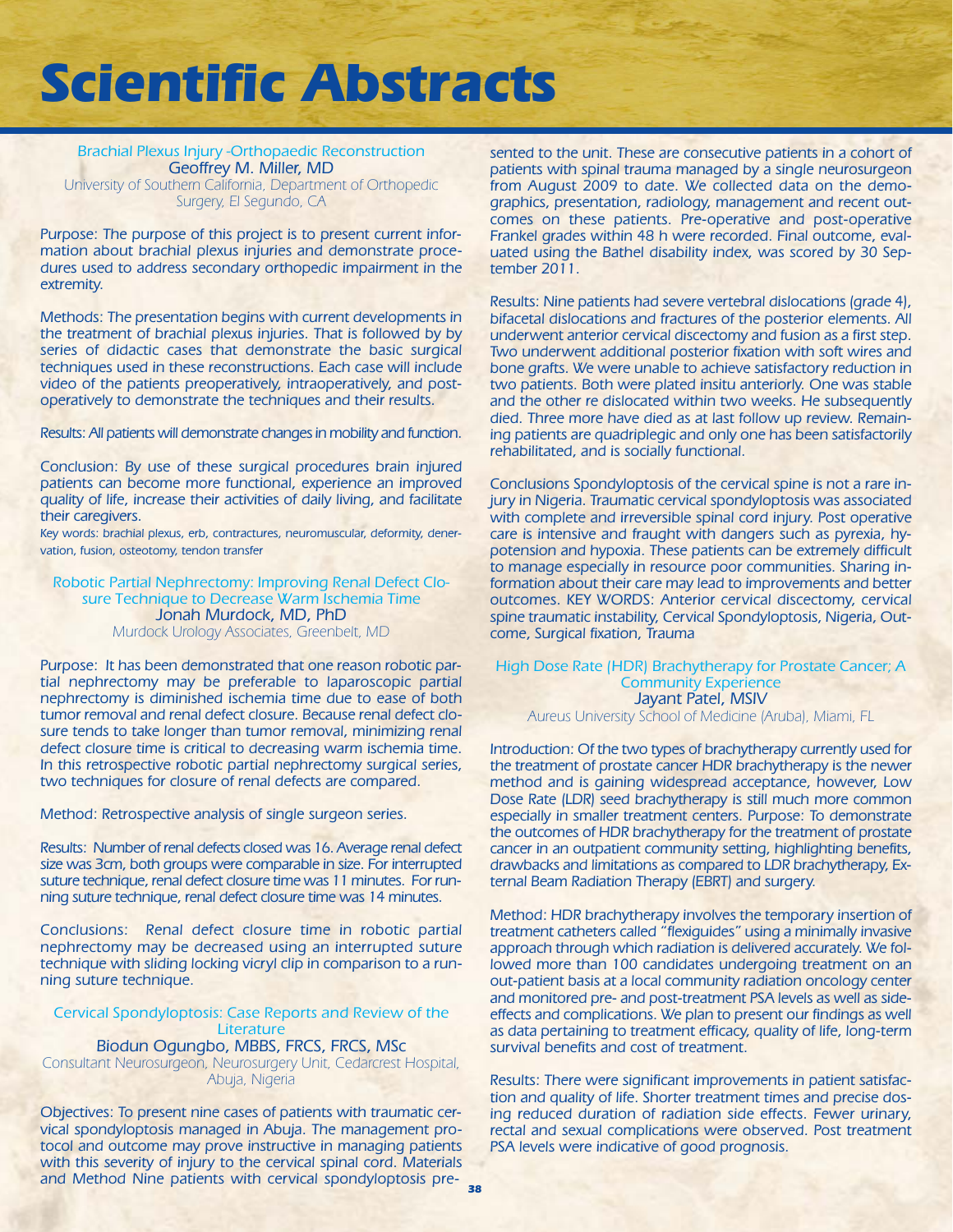Conclusion: Our data supports the use of HDR brachytherapy for the treatment of prostate cancer in a small community setting and shows outcomes similar to larger centers. There are many advantages of HDR brachytherapy over seed brachytherapy or EBRT as suggested by lower side-effects and higher patient satisfaction and quality of life.

#### Trans Escapho-Perilunate Fracture Dislocation: Case Report and Review of Literature Report Alfonso E. Pino, MD, Dublin, TX

#### Jose G. Ramon, MD and Angel Meardi, MD

Objective: To review the early diagnosis and treatment of this unusual type of injury of the wrist in which diagnosis is misses frequently and serious complications can produce a significant disability to patients. A review of medical literature available is reported.

Methods: In the review of this type of Fracture Dislocation of the Wrist the mechanism of injury is described, early diagnosis and treatment at the first doctor encounter is emphasized. If an experienced ER doctor evaluate the patient, do the correct diagnosis, performed a satisfactory Closed Reduction, followed by referral to an Orthopedist who treat the patient with Standards of care, the outcome of this injury will be much better, but complications are numerous due to the amount of damage produce to the structures involved, including: mal or non union, Carpal Instability, Post Traumatic Arthritis, Aseptic Necrosis of the Lunate (Kiembock's diseased), etc. The diagnosis is difficult and must patients are seeing late. Seldom complete recovery is obtained. The Gold Standard of Care is Open Reduction and Internal Fixation, followed by immobilization.

Results: Trans Scapho- Perilunate Fracture Dislocations are associated with a wide variety complications due to: Mal or non union, Post traumatic Arthritis, Aseptic Necrosis of the Lunate, Acute Carpal Tunnel Syndrome, compartment syndrome, adhesions and fibrosis, Limitation of Motion, , lost of grip and pinch in the hand etc. The results in our patient is in progress.

Conclusion: Optimal management Of Trans-Scapho Perilunate Fracture Dislocation of the wrist involves an early correct Diagnosis, appropriated treatment and closed follow up to detect and treat the multiples complication that can arise from this injury. Results are not " As before" patient must alerted of the possible limitations in the future and possibility of other operations.

Mitochondrial Encephalomyopaties: Case Report and Review of Literature Alfonso E. Pino, MD, Dublin, TX

#### Jose G. Ramon, MD and Angel Meardi, MD

Objective: To review the diagnosis and treatment of this unusual type congenital anomaly in the mitochondria l structures in the cell. Diagnosis is difficult but the clinical Signs and Symptoms can help early in life. A review of medical literature is reported

Methods: In this review of the of the Mitochondrial Encephalomyopaties de mechanism of acquiring this genetical abnormalities is explained, early diagnosis is very important for the parents for studies in genetic material for recognition and of possible prevention of pregnancy. The case presented is a 15 years old male from Central America, who early in life was diagnosed of Nemaline Myopathy. An specialist in genetic abnormalities and genetic counseling is a most. When the correct diagnosis is obtained, appropriate treatment is established and referral if needed. No curative treatment is available now. Some orthopedic corrections of bonny abnormalities, Physical Therapy and pain medication, anticonvulsivants, also Dietetic Supplements (carnitine, Co Q 10, Creatine, increase de Production of ATP) can be use. The outcome depends in the severity of the type of Mitochondrial disease present. The diagnosis is not easy due to multiples varieties of diseases in this group and some patients come late for medical care. Some of the Mitochondrial disease are lethal early in life. Very seldom the disease process is dormant for long period of time.

Results: Mitochondrial diseases are linked with a wide variety complications due to the wide variety of systems involved. From the Orthopedic point of prevention of deformities and ankylosis, correction of flexion contractures, tendons transfers, use of bracing etc. are some of the tools in our armamentarium of only adjuncts in the patient care. The results in general are poor.

Conclusion: Optimal management of Mitochondrial Encephalomyopaties is a multi specialty approach directed to prevention of deformities, correct if possible, increase quality of live and share with other specialties the care of this catastrophic complex medical and Orthopedic. Syndrome.

#### Current Strategies in Management of Esophageal Perforation Francis J. Podbielski, MD, FICS

Associate Professor of Thoracic Surgery, University of Massachusetts Medical School, Medical Director, Jordan Hospital Lung Cancer Program, Plymouth, MA

Thomas D. Willson, MD, Ramsen Azizi, MD, Mark M. Connolly, MD

Introduction: Esophageal perforation in the United States has an estimated incidence of 3/100000 and if promptly diagnosed and treated results in excellent patient survival, albeit not without significant morbidity. Etiologies for this condition include post-instrumentation in 65% of cases with an estimated risk of esophageal perforation after EGD being 0.03%. Classic, postemetic perforation Boorhaave's syndrome accounts for only a minority (16%) of esophageal perforation cases. Management of this condition has evolved over the years with the advancement of technology and surgical techniques.

Methods: Review of current literature on diagnosis and management of all types of esophageal perforation. Personal experience with management of esophageal perforation patients.

Results: This review examines the diagnosis and current treatment options for patients presenting with esophageal perforation, including non-operative management, percutaneous drainage only techniques, open operative drainage and repair, and hybrid methodologies. Overall mortality in the various studies from the literature ranged from 3-14%.

Conclusions: Prompt diagnosis and treatment of esophageal perforation is critical to afford patients that best possible chance for survival. Options for treatment vary depending on the location of the perforation. Novel techniques such as esophageal stenting offer the surgeon an alternative to open repair.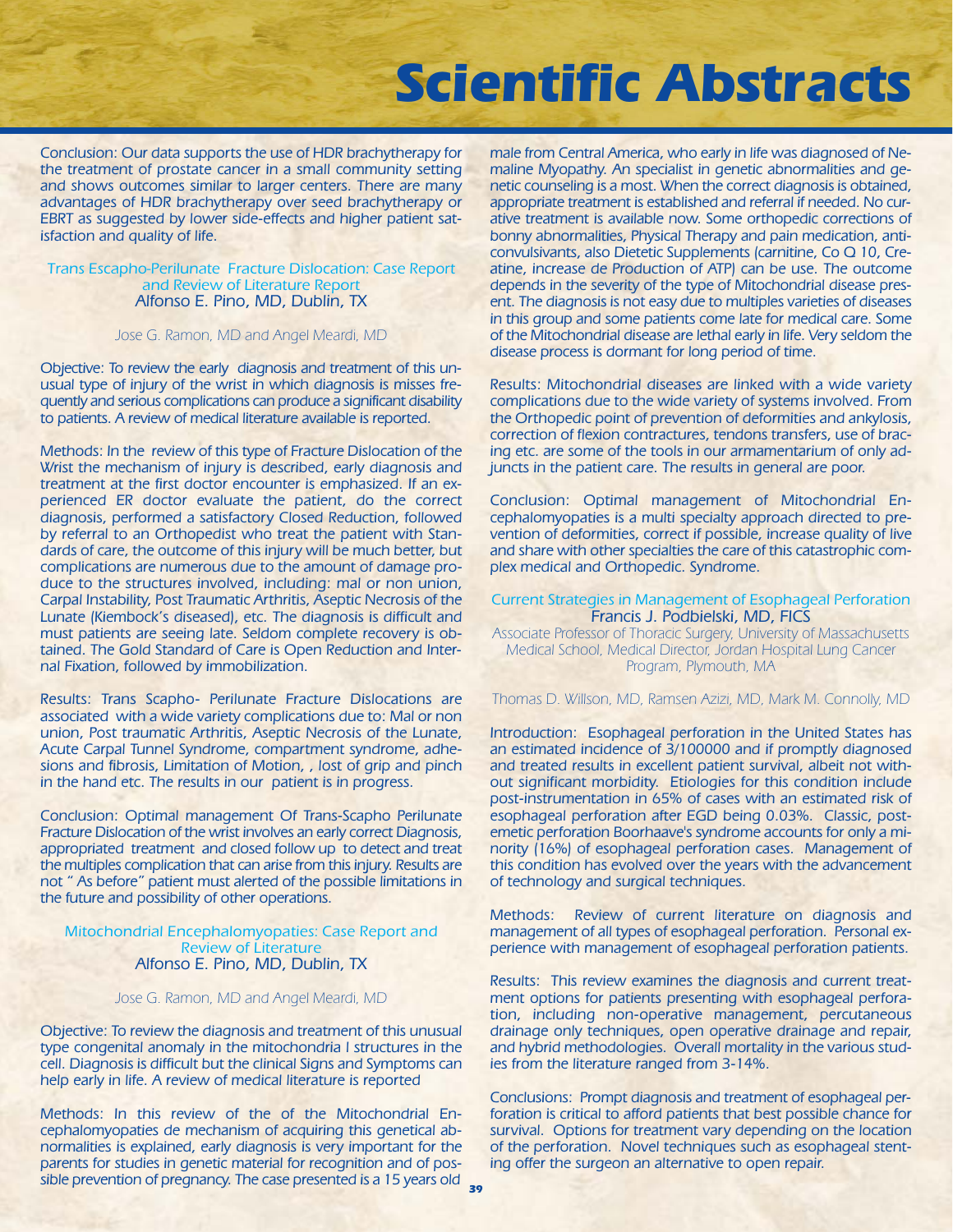Lessons from the Corporate Boardroom: A Checklist and Evaluation of Executive Benefits for Surgeons and Surgical Subspecialists Victoria J. Powell, JD, LL.M. (taxation), Ridgeland, MS

#### Silas H. Harrington, JD, LL.M, Laura Stewart, CPA,

Purpose of study was to determine if fringe benefit rules and other executive benefit provisions of Internal Revenue Code utilized by large corporations to benefit highly compensated executives could be applied to surgeons in private practice using similar legal structures.

Legal research, including interviews with national experts in subspecialties of pension, fringe benefits, corporate law, insurance law, to include captive insurance laws, were all employed, as well as review of case law and consultation with in-house counsel of major corporations in financial services industry.

While results will potentially be changing with change of Congressional and executive leadership, certain laws have great longevity, some in the range of more than 50 years in the tax code, so that absent overreaching reform, current results are considered relatively reliable and legal responses to changes can be somewhat nimble. Current law permits current advantages, which should be utilized while available to this population of surgeons.

Conclusions reached are that few, probably under 5%, of surgeons are aware of the tax advantages currently available under the Internal Revenue Code, nor are poised to take advantage of imminent changes to their substantial advantage, leaving potentially hundreds of thousands per year of unnecessary tax dollars to be paid to the government.

### An Unusually Large Number of Coracoclavicular Joints Seen in Patients in a Small American Town Tejas Pulisetty, Pre-Medical Student

Duke University, Durham, NC

Introduction: A rare anatomical anomaly is found in unusually large numbers in one small American city.

Methods: A random screening for the coracoclavicular joint (CCJ) was carried out by examining the shoulder and chest x-ray images of patients presented to the 2 hospitals located in a small town, over a period of 2 years. All the films stacked up for radiologist's reading and all the x-rays that were brought into orthopedic office were studied on some days randomly. Strict radiological criteria were laid down for identifying the CCJ. Symptoms and signs were recorded.

Results: A total of 1328 x-rays were seen. 47 patients with CCJ were identified. All patients are African Americans. F:M = 26:21. Age ranges from 30-91. Eight were bilateral. Six shoulders were symptomatic, 4 of them from rotator cuff related symptomatology. One had a completely formed CCJ with CCJ arthritis and had obtained significant relief with steroid infiltration under fluoroscopy. None had surgeries. None had restricted range of motion from CCJ.

Discussion and conclusion: Firstly, from a thorough literature search it is confirmed that in this study, globally a highest number of CCJs are collected from one small North American town with a total of 29,000 population, of whom 91% are African Americans. Whilst acknowledging the shortcoming that this was not designed to be a comparative study, we feel African Ameri-

**40**

cans are more likely to have this congenital anomaly. Secondly, sporadic case reports have shown that only a minimal few shoulders were symptomatic and had undergone surgery. Our study findings advocate a high threshold for any surgical intervention. Other pathologies may need to be thoroughly investigated and excluded, whilst ignoring this conspicuous anomaly that tantalizingly seeks attention of the surgeon.

#### Scholarly Activity: Investigating the Benefits and Burdens of Research During Residency Neelima Rehil, MD

Providence Hospital and Medical Centers, Department of Surgery, Southfield, MI

#### Vijay Mittal, M.D., FACS

Background: Scholarly activity is considered an important part of medical education in all specialties. Many programs require research for the promotion of their residents. However, the effect of such requirements on residents and their medical education is not well understood.

Methods: A 22-question survey was sent to residents in several specialties in the Detroit, Michigan area to determine the impact of research on their training and future endeavors.

Results: 108 of 120 residents from different specialties responded resulting in an 86.4% response rate. 98.1% ( $n=106$ ) of residents conduct research at their programs. Of these, 67.5% (n=73) showed interest in research, and 91% (n=99) felt research had a positive effect. Most felt they had adequate educational 86.1%  $(n=93)$  and lab 76.8%  $(n=83)$  resources respectively. 64.8% (n=70) felt comfortable conducting clinical research. On average, residents spend 10.37 hours on research/month, and 64.8% (n=70) feel capable of conducting clinical research. Residents also felt comfortable evaluating the research of others 60.1%  $(n=65)$  and explaining research to patients 85.1%  $(n=92)$ . Of the residents surveyed, 36.1 %  $(n=39)$  feel that research should be mandatory, 59.2% (n=64) believe it should be optional and 4.6% (n=5) feel that it is a waste of time. Additionally, residents suggest to allocate protected time for research.

Conclusions: From a resident's perspective, research is an important part of residency and puts little burden on residents. However, research would be more beneficial as an option rather than being mandated, unless adequate time is allocated to conducting research during the course of residency.

Intradural Spinal Cord Tumor Resections by a Neurosurgeon at a Tertiary Care Hospital Brett David Rosenthal, BA, Medical Student Emory University School of Medicine, Atlanta, GA

Tarun Ramayya, David V. LaBorde MD, Neurosurgical Resident, Gerald Rodts, Jr., MD, Professor of Neurosurgery, Director of Spine Fellowship

Purpose: A retrospective analysis was conducted on patients who underwent surgical resection of an intradural spinal cord tumor between 9/4/1998 and 10/1/2010 by one surgeon.

Methods: Cases included adults (>18 years old) who had undergone spinal tumor resections. Endpoints examined included complication rates, discharge destinations, and lengths of hospitalization. Data was obtained via chart abstraction. Contingency tables were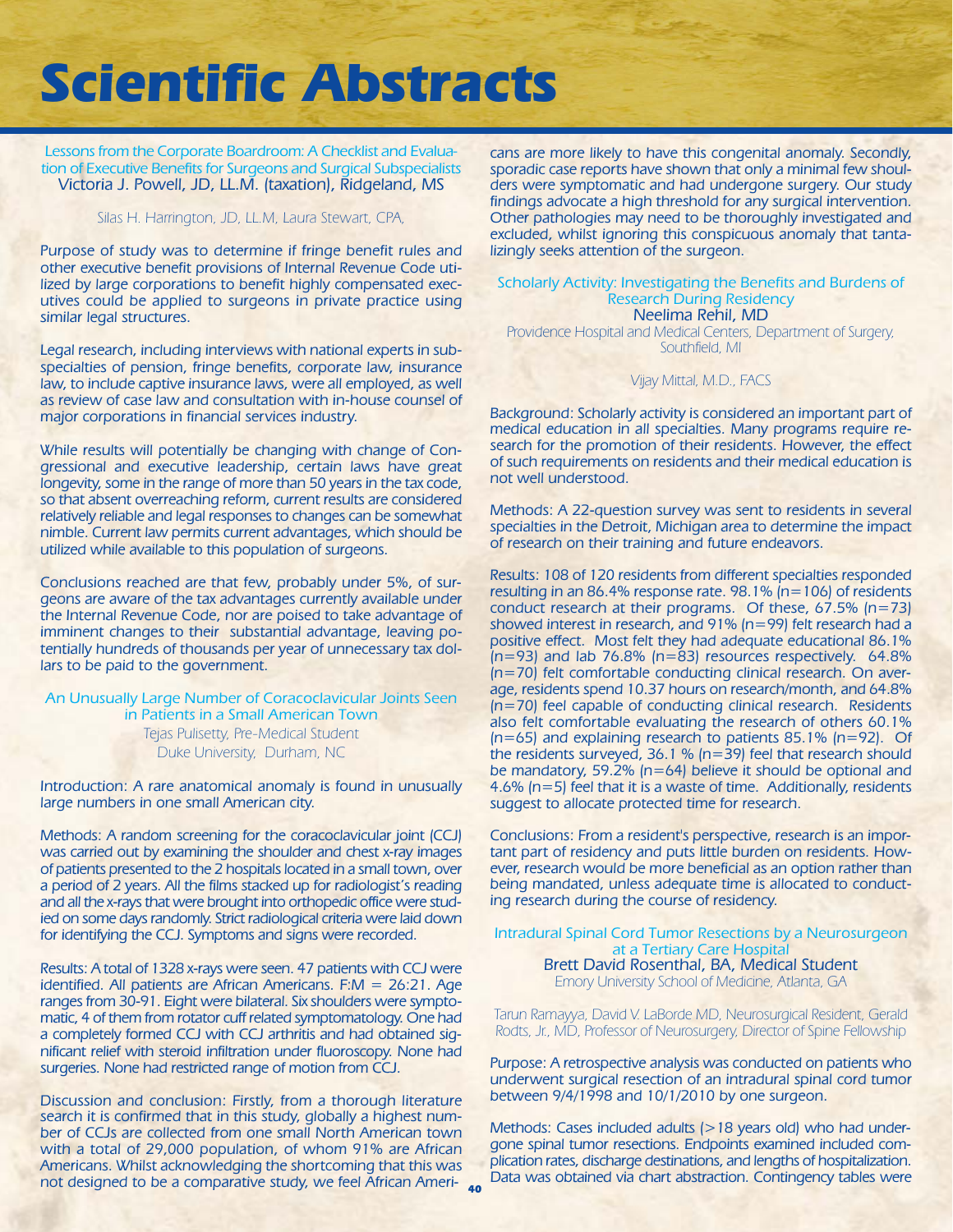created, and estimates of relative risk (RR) with 95% confidence intervals (CIs) were calculated to determine the relationship between the endpoints of interest and a variety of variables (e.g., sex, ethnicity, tumor location). 66 cases met inclusion criteria.

Results: The median lengths of stay for males and females were 4 and 5 days, respectively; the distributions in the two groups differed significantly (Mann-Whitney U=541.5, nmale=30, nfemale=36, P<.05 two-tailed), but the two sexes did not have a statistically different risk of having non-home discharge destinations, or surgical complications. Whether or not a patient is Caucasian had no statistically significant correlation to the clinical outcomes of interest. Patients with intramedullary tumors were 3.0 (95% CI [1.7 - 5.2]) times more likely to have non-home discharge destinations and 2.3 (95% CI [1.1 - 3.0]) times more likely to encounter surgical complications than patients with extramedullary tumors. Finally, tumor resections that required arthrodesis were 2.1 (95% CI [1.1-4.0]) times more likely to be discharged to non-home destinations than resections that did not require arthrodesis.

Conclusion: Though this analysis is limited by the small number of tumors identified, it is one of the largest of its kind to date.

Update Stem Cell Therapy for Heart Failure; Review of Literature Adib H. Sabbagh, MD, FICS ICS-US Past President, Tucson, AZ

Heart failure causes death in more than 15 million people annually worldwide, and approximately 5 million are in the U.S.A., treatment is limited to: medical therapy, cardiac assist devices, heart transplantation with its drawback of limited donors and rejection, and artificial heart which have not been perfected as yet. Stem cell therapy is giving new hope to this fatal heart disease using autologous bone marrow stem cells, skeletal myoblasts, and recently cardiac stem cell through biopsy, with markedly less cost. This therapy is still in its infancy, with certain risk of complication with arrhythmia, however many studies showing evidence of improved control and success. In the presentation will discuss in detail the mode of application, the eligible candidates, and the risks and benefit of this therapy.

#### Patient Protection and Affordable Care Act (Pub.Law.No.111-148): Challenges and Opportunities for AMCs Sibu P. Saha, MD, FICS,

ICS-US Past President, Professor of Surgery and Biomedical Engineering, Division of Cardiothoracic Surgery, University of Kentucky, Lexington, KY

Educational Goals: Review the rational and historical background of healthcare reform. "Obama Care": What is in it? AMCs: Challenges and Opportunities. Is Fee-For-Service DEAD? Preparing for the Future!

#### Diffuse Correlation Spectroscopy for Cerebral Monitoring During Carotid Endarterectomy: A Novel Technique Sibu P. Saha, MD, FICS,

ICS-US Past President, Professor of Surgery and Biomedical Engineering, Division of Cardiothoracic Surgery, University of Kentucky, Lexington, KY

Sibu P. Saha<sup>i</sup>, Yu Shang<sup>2</sup>, Ran Cheng<sup>2</sup>, Lixin Dong<sup>2</sup>, Stephen J.Ryan<sup>3</sup>, and Guogiang Yu<sup>2</sup> <sup>1</sup> Division of Cardiothoracic Surgery, <sup>2</sup> Center for Biomedical Engineering, 3 Department of Neurology

Background: Carotid endarterectomy (CEA) is the most frequently used surgical intervention to restore blood circulation for patients with extracranial internal carotid artery (ICA) stenosis. Intraoperative monitoring of cerebral hemodynamics during CEA provides essential information for detecting cerebral hypoperfusion induced by temporary ICA clamping during surgery and post-CEA cerebral hyperperfusion syndrome (CHS). This study evaluates a novel nearinfrared diffuse correlation spectroscopy (DCS) flow-oximeter in monitoring cerebral blood flow (CBF) and cerebral oxygenation changes during and after CEA. The optical measurement is compared with a concurrent electroencephalogram (EEG) monitoring to test the measurement sensitivities of the two techniques.

Methods: Twelve patients undergoing unilateral (left or right) CEA participated in this study. Two probes containing source and detector fibers were taped respectively on the surgical and opposite (control) sides of forehead. Each probe was connected to a DCS flow-oximeter which had two source wavelengths of 785 and 854 nm. Relative change of cerebral blood flow (rCBF) was extracted from the measured light intensity temporal autocorrelation function. The relative changes of oxygenated and de-oxygenated hemoglobin concentrations (

Purpose: Traumatic brain injury results in an estimated 4.5 million deaths per year. Traumatic brain injury identification is divided into mild (14-15 GCS), moderate (9-13 GCS) and severe (below 8 GCS. Mild traumatic brain injury accounts for the largest portion of all traumatic brain injuries. There are over 1 million cases per year in the USA with 20% left unable to read and 30% with permanent neurologic disability.

Results: During CEA, rCBF and oxygenation in surgical sides were largely altered by ICA clamping ( $\triangle$ rCBF = -24.7 ± 7.3% (mean ± SE),  $p = 0.006$ ; Δ[HbO2] = -3.4  $\pm$  1.1 μMol,  $p = 0.009$ ; Δ[Hb]  $= +3.6 \pm 1.6$  µMol,  $p = 0.049$  whereas no significant changes were found in the control sides. After CEA, significant increases in rCBF (+43.2  $\pm$  16.9%, p = 0.03) were found in the surgical sides whereas no improvement in oxygenation were found at both sides. The comparison results demonstrated that the CBF responses to ICA clamping were significantly faster, larger and more sensitive than the EEG responses.

Conclusion: Simultaneous monitoring of CBF, Cerebral oxygenation, and EEG power provides a comprehensive evaluation of cerebral physiological status, thus holding a potential for adoption of acute interventions (e.g. shunting, medications) during CEA to reduce the risks of severe cerebral ischemia and post CEA hyperperfusion syndrome.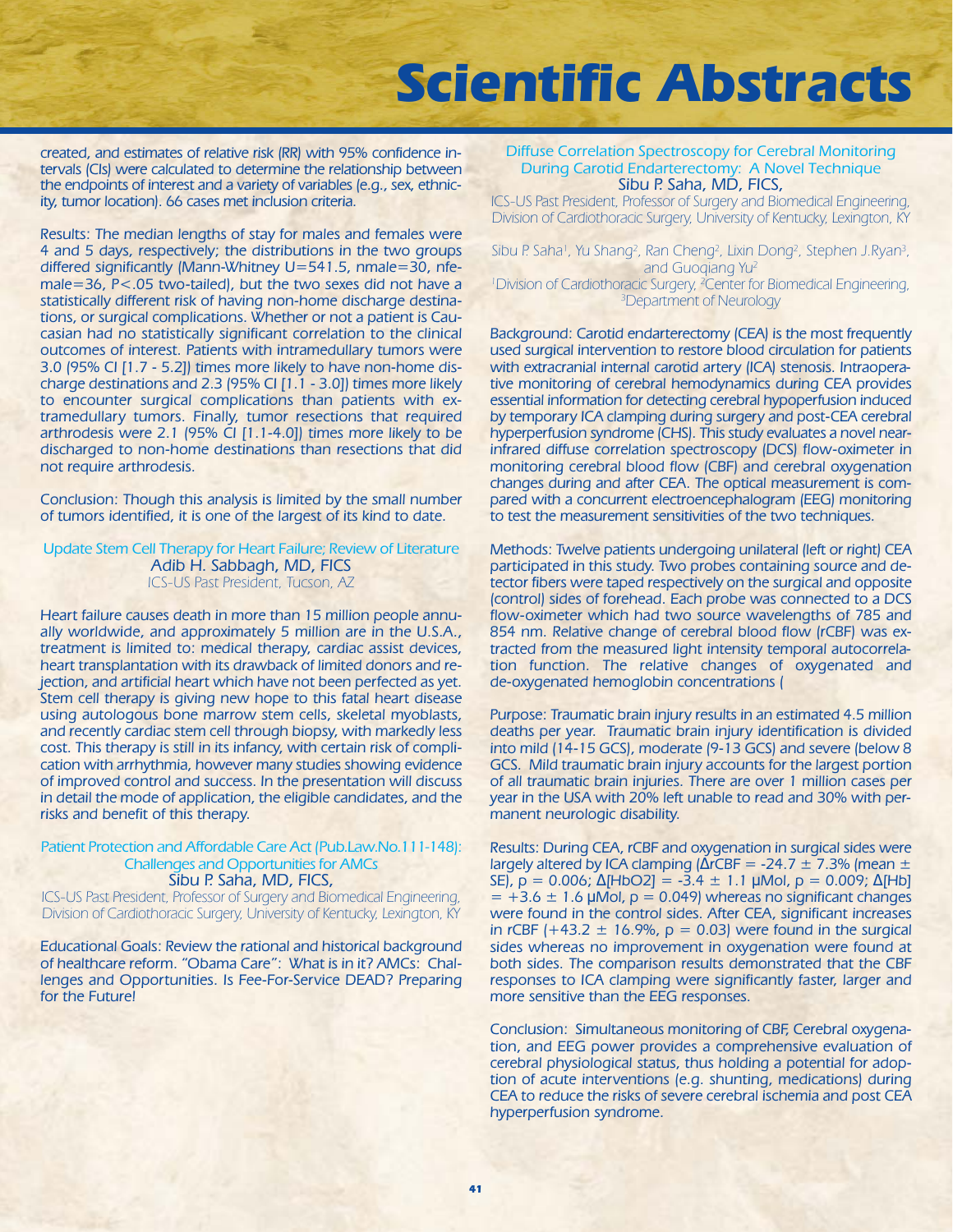Innovations in Post Operative Pain Management Diane E. Shafer, MD, FICS, FANNOS Williamson Appalachian Regional Hospital and Metrocare, Williamson, WV

#### Sara Shafer M.S.

Purpose: The purpose of this paper is to evaluate new and innovative techniques, modalities, and medications to provide post operative pain relief in trauma patients. Many patients who took opiods became too unsteady to ambulate safely. Other pain relieving measures must be utilized. Most patients were injured in the coal mines or motor vehicle accidents.

Method: The methods used to evaluate pain relief in post operative trauma patients were Pain Scales, medication records, patient interviews and chart reviews. Trauma patients often stayed in the hospital's rehabilitation unit which made it easy to evaluate their pain status. Many patients came to the office for further evaluation and pain control.

Results: In a series of 204 patients, all were ordered opiods to reduce their initial post operative pain. Many exhibited somnolence and had difficulty beginning rehabilitation or ambulation. A variety of opiods provided pain relief and yet kept the patient alert to achieve rehabilation goals. Some patients needed morphine pumps, fetanyl patches, oral or I.M. medications. Many improved with non medication such as Biofeedback, hypnosis, accupuncture, counseling, relaxation techniques, meditation, headphones, and TENS units.

Conclusion: Post Operative Trauma Patients require pain relief. Though opiods produce pain relief in many patients, other medications and modalities will help the patient achieve rehabilitaion goals without accompanying somnolence or addiction problems.

### The Role of Positron Emission Tomography in the Diagnosis, Staging and Restaging of Pancreatic Lesions. Jean Sheng, MD, General Surgery Resident

Louisiana State University Health Sciences Center, Shreveport, LA

Alireza Hamidian Jahromi, MD; Hosein M. Shokouh-Amiri, MD, FACS, FICS; Amol Takalkar, MD, MS, DABNM; Quyen Chu, MD, FACS; Horacio R. D'Agostino, MD, FICS, FACR, FSIR; Gazi B. Zibari, MD, FACS, FICS.

Purpose: Despite advancements in imaging and surgical techniques, pancreatic cancer remains as one of the most morbid cancers. Differentiation between inflammation and a neoplasm is a pitfall of the accuracy of positron emission tomography (PET) scans. Impact of blood glucose level and diabetic status on the accuracy of PET is controversial. The threshold value of the standardized uptake value (SUV) for prediction of pancreatic malignancy is unknown.

Methods: A retrospective IRB approved study of 195 patients with an undiagnosed, pancreatic lesion, who had a PET or PET-CT from 2007-2010 was performed. Demographics, body mass index, presenting symptoms, radiologic investigations, tumor markers, prescan fasting blood sugar, diabetes status, final pathology, and outcome were recorded. A single nuclear-radiologist blinded to the diagnosis evaluated the scans, and the maximum/mean SUV were recorded. Accuracy of PET or PET-CT for diagnosis, staging and restaging pancreatic cancers was evaluated.

Results: Of 195 patients, 106 were for diagnosis, 19 for staging, and 70 for restaging. Sensitivity and specificity for the diagnosis, staging, and restaging group were 88.7% and 88.6%, 80.8% and 94.4%, 73.3% and 75%, respectively. Presenting symptoms were abdominal pain (56.0%), jaundice (40.8%), and weight loss (20.8%). Average SUV-max for true positives was 9.1, 8.45, and 7.84 in the diagnosis, staging, and restaging groups respectively. Accuracy was not significantly affected by demographics, diabetic status, or glucose level.

Conclusion: PET/PET-CT has excellent accuracy in diagnosing, staging, and restaging patients with pancreatic malignancy. Diabetic status and pre-scan glucose do not affect the accuracy of PET or PET-CT.

#### Curative Resection of the Pancreas with Major Venous Resection/Repair is a Safe Procedure Hosein Shokouh-Amiri, MD, FACS, FICS

Professor of Surgery, Donnie and Gail Juneau Chair in Transplantation Surgery, Co-Director of Willis Knighton/ LSUHSC Regional Transplant Program, Director of Liver Transplant Program, Department of Surgery, Louisiana State University Health Sciences Cent, Shreveport, LA

Alireza Hamidian Jahromi, MD; Elnaz Jafarimehr, MD; Hany M. Dabbous, MD; Quyen Chu, MD, FACS; Horacio D'Agostino, MD, FICS, FACR, FSIR; Gregory P. Wellman, MD, FACR; Runhua Shi, MD, PhD;. Gazi B. Zibari, MD, FACS, FICS.

Purpose: To evaluate the safety of combined curative resection (CR) of pancreas and major venous repair in the management of locally advanced pancreatic malignancy.

Methods: In this IRB approved retrospective cohort study, patients who had pancreatic surgery (n=207) between 1998 and 2011 were reviewed. Malignant causes were present in 132 patients, of which 117 underwent CR. Sixteen patients with major vascular involvement (portal vein/superior mesenteric vein) who required vascular resection/repair (G-1) during the CR were compared with 101 patients without vascular involvement (G-2). Demographics, operative and follow-up data were reviewed. Shortand long-term morbidity and mortality were compared between the two groups. Student's t-test, Chi-Square test, Kaplan-Meier method, log-rank test, and Cox-regression analysis were used. Pvalue <0.05 was considered significant.

Result: 77% (N=90) of patients had adenocarcinoma and 11.1% (N=13) had neuroendocrine tumors. The operations performed were: Whipple (N=50), pylorus sparing Whipple (N=34), distal pancreatectomy (N=18) and total pancreatectomy (N=8). Among resectable cases, 71.8% had R-0 resection and 52.1% had lymph node involvement. The 5 year overall survival (5-Yr-OS) for N0 and N  $(+)$  was 38.3% and 24.3% ( $p$ <0.05) respectively, and R0 and R1 was 37.9% and 19.5% (p<0.05) respectively. In G-1, venous involvement was excised and either primarily repaired/reanastomosed ( $n=11$ ), or repaired using other veins ( $n=5$ ) or synthetic patch (n=1). The median overall survival was not significantly different between the two groups  $(P=0.11)$ .

Conclusion: Pancreatic CR should be considered for patients with major venous invasion but without tumor thrombi.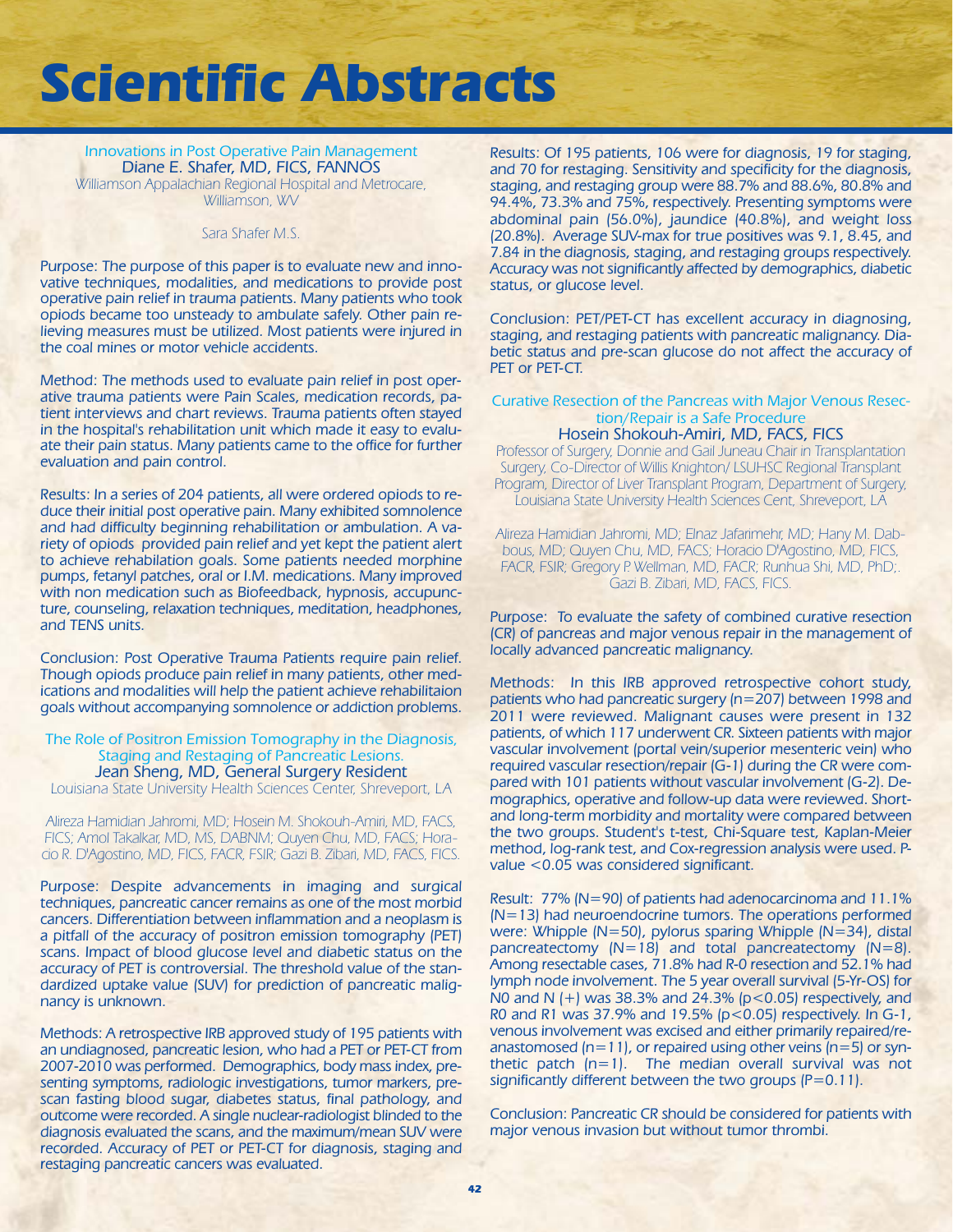Upper Extremity Deep Venous Thrombosis and Peripherally Inserted Central Venous Catheters: An Institutional Analysis Selma Siddiqui, MD, General Surgery Resident Resurrection-St. Joseph Hospital, Chicago, IL

Thomas D. Willson, MD, General Surgery Resident; Todd A. Worley, MD, Attending Surgeon; Matthew J. Blecha, MD, Attending Vascular Surgeon; Mark M. Connolly, MD, Chair - Department of Surgery, Program Director; Francis J. Podbielski, MD, FICS, Research Director

Purpose: Peripherally inserted central catheters (PICCs) are commonly used for patients in need of intermediate- or long-term intravenous therapy. Our study analyzes the risk of upper extremity deep venous thrombosis (UEDVT) in patients with PICCs.

Methods: We performed a retrospective, cohort analysis of all hospitalized adult patients (n=409) in a specialized headache treatment unit who underwent PICC placement at our hospital over a 13-month period. Patients underwent duplex ultrasonography to diagnose UEDVT only if they displayed clinical signs or symptoms. We analyzed all UEDVTs and multiple risk factors to determine if they impacted the risk of UEDVT in patients with PICCs.

Results: The overall incidence of PICC-associated symptomatic UEDVT was 0.49% (n=2) and brachial vein thrombosis was 1.3%  $(n=5)$ . A total of 3.9%  $(n=5)$  of patients receiving ergotamine therapy with PICCs experienced a thrombotic event, while only 1.6% (n=2) of patients with PICCs not receiving ergotamine treatment suffered an upper extremity thrombus. Clopidogrel offered no prophylactic advantage against UEDVT.

Conclusion: Patients with PICCs appear to be at an increased risk for UEDVT when compared to other hospitalized patients. Hospitalized patients with PICCs should receive standard DVT prophylaxis directed at the thrombin-based coagulation cascade.

Results from Changes in Endoscopic Requirements During Surgical Training Gokulakkrishna Subhas, MD

Providence Hospital and Medical Centers, Southfield, MI

Takewando Murgwisi, BS; and Vijay K. Mittal, MD, FACS.

Flexible endoscopy is increasingly central to the practice of general surgery. Recognizing the increasing role of endoscopy in 1985 ABS recommended a minimum of 29 endoscopy cases to be performed by graduating surgical resident. This number was increased to 85 (including at least 35 EGD and at least 50 colonoscopes) for graduates completing program in June 2009.

A retrospective study was done to see how this new requirement affected the endoscopic performance of residents by looking at the national ACGME data. The ACGME logs for last 20 years from 1990-2010 was reviewed.

From 1990-2008 the average colonoscopies performed by graduating resident ranged from 27-35 scopes with an average of 32. This average number increased dramatically in compliance with ACGME requirement to 61 and 64 for residents graduating in the year 2009 and 2010. From 1990-2008 the average EGD performed by ranged from 19-32 scopes with an average of 25. This

average increased to 33 and 35 for residents graduating in the year 2009 and 2010. There was no similar change in the trends in other endoscopic procedures such as ERCP, bronchoscopies, and cystoscopies for that time period.

When an increased requirement was placed by ACGME, there was proportional increase in the number of colonoscopes and EGD performed by the graduating residents. In the current scenario with an increased requirement of scope numbers for credentialing from hospitals at par with the gastroenterologists, should the ACGME consider increasing the number of scopes requirement? Should there be a role for training in simulators?

### Screening in Colorectal Cancer: Are the 'Young' Being Overlooked?

Deepa Taggarshe, MD, MRCS, M Phil General Surgery Resident, Providence Hospital and Medical Centers, Southfield, MI

Neelima Rehil, MD, Sonia Sharma BS, Amir Damadi MD, FACS.

Purpose: Colorectal cancer(CRC) screening has improved survival through early detection. Current guidelines recommend colonoscopy from age 50 to 75. But guidelines for early detection in patients<50 are lacking, although there is an increasing incidence.

Our purpose was to assess the trends of CRC in a communityhospital, determining the adequacy of current-screening and identify risk-factors in those <50.

Methods: Cancer registry data was investigated to identify patients with CRC. Patients were divided depending on age at diagnosis:- <50, 50-75 and >75 years. Charts were reviewed of patients <50, with no family-history.

Results: 3599 patients had CRC treated between January 1982- December 2010. Patients aged <50 increased from 6.8 % to 8.5 %, whereas those between 50-70 years decreased from 45.5% to 43.4%(p=0.03).

187 patients were aged <50 at diagnosis. None of these had screening colonoscopy. Mean age at diagnosis was 43 years.

84% were symptomatic. Symptoms included rectal-<br>bleeding(76.5%), abdominal-pain(58%), altered-bowelabdominal-pain(58%), altered-bowelpattern(71%), and weight-loss(27%). Asymptomatic patients were evaluated for anemia(58%), positive-Guaiac-test(33%), positive-abdominal-mass(16%) and positive-rectal-mass(25%).

Majority had stage III(40%) or Stage IV(20%) disease. Four patients had synchronous lesions. Comparatively, in age (50-70 years), 28% had Stage III and 21% had Stage IV.

Conclusions: More patients < 50 are being diagnosed with CRC. 60% of these, in this study had advanced cancer at diagnosis, which could have been potentially prevented by screening colonoscopy. The age group 50-70 years, who are currently eligible for screening colonoscopy, had fewer patients with advanced disease probably reflecting an advantage of screening colonoscopy.

Most patients <50 were symptomatic and this highlights the need for pursuing colonoscopy in these, as the symptoms may be indicative of a CRC.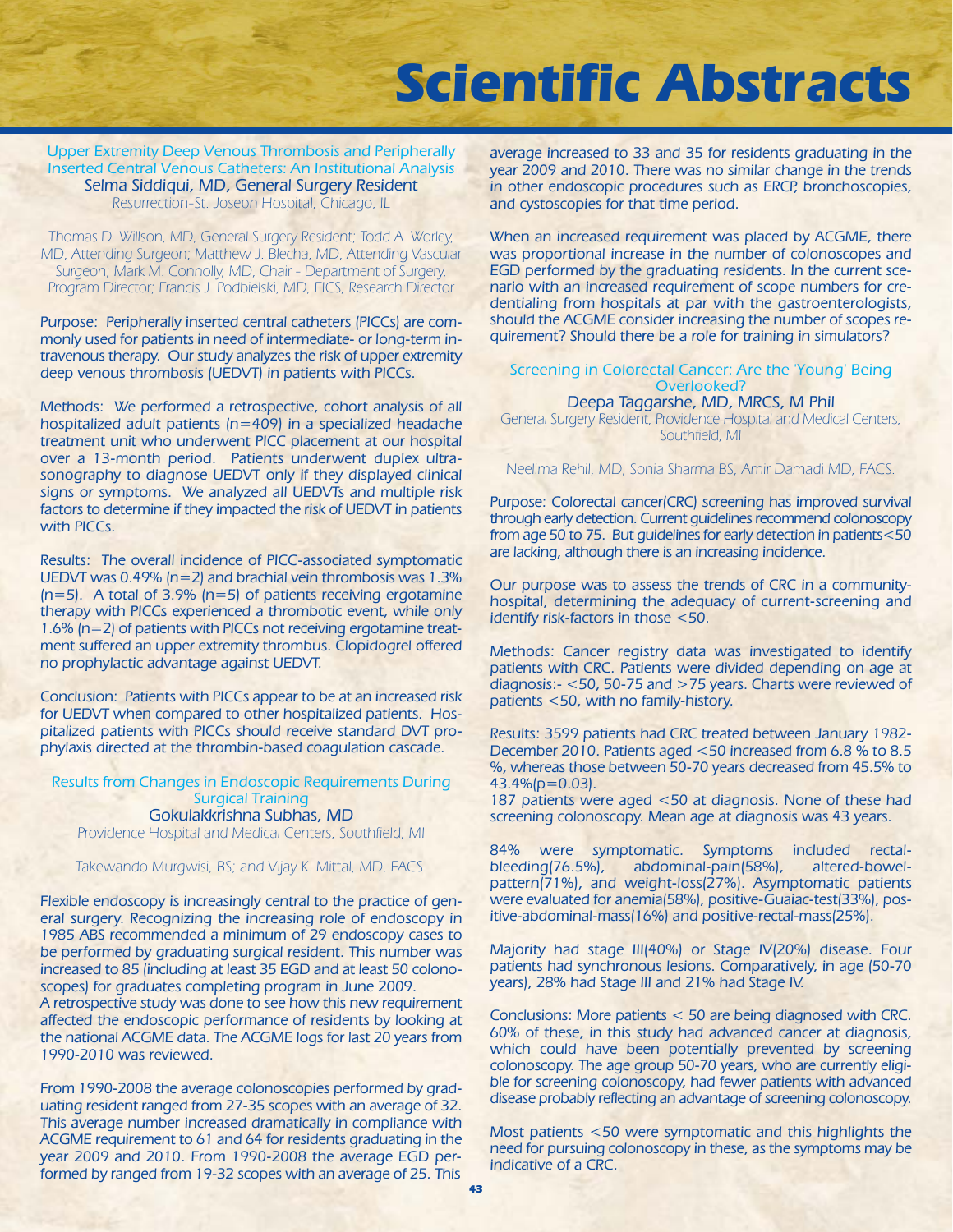#### Current Trends in Liver Ablation Thavam Thambi-Pillai, MD, FICS, FACS Associate Professor of Surgery, Sanford School of Medicine, University of South Dakota, Surgical Director, Sanford Transplant Center, Sioux Falls, SD

Indication and use of liver ablation therapy and modalities have evolved over the past decade. I'll be presenting my personal experience and data from the past 6 years.

Kimura Disease Presented As Recurrent Multiple Extremity Tumors- A Case Report Kevin Fan-Ying Tseng, MD, PhD, FICS,

Director Division of Thoracic Surgery, Department of Surgery, New Taipei City Hospital, New Taipei City, Taiwan, Republic of China

Kai-Chun Chen, Division of Hematology/Oncology3, Cheng-Hsin General Hospital, Taipei City,Taiwan; Ping-Hung Huang, Department of Pathology, New Taipei City Hospital, New Taipei City,Taiwan; Li-Wen Sun,Department of Surgery, New Taipei City Hospital,New Taipe

Kimura Disease was a rare clinical entity. It mainly manifested as solitary nodules at the cervical region. Majority of the patients with Kimura Disease were male Asians in third decade of life. Head and neck local adenopathies or salivary gland hypertrophy was the common associated finding. Systemic nephrotic syndrome was also common. Kimura Disease presented as recurrent multiple tumors in extremities in a middle-aged Asian male was extremely rare, no previous case were ever reported in the past literature. We encountered a 42 year-old male with multiple tumors over both upper and lower extremities plus a newly grew tumor over his submandibular area. Surgical excision performed and pathology report indicated the tumor to be Kimura Disease. Surgical tumor resections plus regular follow-ups initiated. No sign of nephrotic syndrome ever noticed during the entire treatment and follow-up courses. We are reporting this case for its rarity and its atypical presentations.

#### Minimizing Complications During Laparoscopic Surgery Siva Vithiananthan, MD FICS

Associate Professor of Surgery (Clinical), Alpert Medical School of Brown University, Chief, Minimally Invasive and Bariatric Surgery, The Miriam Hospital, Providence, RI

Purpose: Many complications of laparoscopic surgery can be avoided and treated to benefit the patient

Methods: Laparoscopic surgery is widely practiced around the world to do simple and at times complicated abdominal surgeries. Many factors lead to complication during these procedures. These can be categorized in to 4 groups: 1) Patient related , 2) equipment and technology related 3) Surgeon related 4) other factors. This video based talk looks at prevention, minimizing the effects of complications and treatment of common complications that are encountered by the practicing general surgeon.

Results: An organized, team based and stepwise approach will minimize various complications . When complications do occur employing certain reliable techniques and interventions minimizes the bad outcomes and experiences for the patient.

Conclusion: Patient safety and outcomes can be improved in laparoscopic surgery with surgeon and team training, use of protocol and employing reliable techniques.

Bridging the Gap Between International Medicine, Medical Missions, and Advancing Medical Education Michael Ian Volk, S.D. III Aureus University School of Medicine (Aruba), Miami, FL

Purpose: To establish awareness of the growing importance for international medicine and culturalization among young physicians and medical students.

Method: A total of 7 medical students and 3 physicians traveled to Guayaquil Ecuador as part of a medical mission bringing both aid and needed supplies to a public hospital within the city, which services over 3 million people. Medical students from America and Guayaquil had the opportunity to work and learn along side one another and share the experience of improving patient's quality of life.

Results: Delivered much needed medical supplies amounting up to \$500,000 and successfully completed over 50 procedures while working along side the local physicians at the hospital of Guayaquil. American students had the chance to experience many different fields of medicine while being supervised by the attending physician while simultaneously learning the differences in culture and its impact on how medicine was practiced. The overwhelming population in Guayaquil along with the lack of supplies and technology leaves physicians with the most basic and raw form of medicine.

Conclusions: This amazing opportunity allowed me to gain invaluable experience as a physician and insight into the vast challenges and differences in how medicine is practiced. Exposure to such meager facilities and experiencing first hand what some people must go through in order to receive treatment for their ailments was a truly humbling and motivating experience.

Mediastinoscopy: Trends and Practice Patterns in the United States Krishna Vyas, MS

University of Kentucky College of Medicine, Lexington, KY

Sibu P. Saha, MD, MBA, Division of Cardiothoracic Surgery, University of Kentucky

Purpose: Mediastinoscopy is the gold standard to evaluate the presence of mediastinal nodal metastases in patients with lung cancer. This study evaluates the current trends and practice patterns of mediastinoscopy in the United States.

Methods: We interrogated the Society of Thoracic Surgeons National Database for data regarding mediastinoscopy usage, yield and variation by year and region.

Results: Cases with mediastinoscopy as a percentage of all cases performed in the database has decreased from 14.6% in 2006 to 11.4% in 2010 (p<.001). Detection of cancer (yield) has remained similar during that period as close to 60% after an initial increase from 56.6% in 2006. In the subset of cases with documented lung cancer, mediastinoscopy decreased from 25.6% in 2006 to 20.7% in 2010 (p<.001). Similar decreases are seen in isolated mediastinoscopy and those performed with thoracotomy and resection (p<.001). When calculated by medical center, the five-year median rate of mediastinoscopy in lung cancer patients was 15.3% (interquartile range (iqr) 5.2%-31.7%) indicating significant variation among centers. The Western centers in the database had higher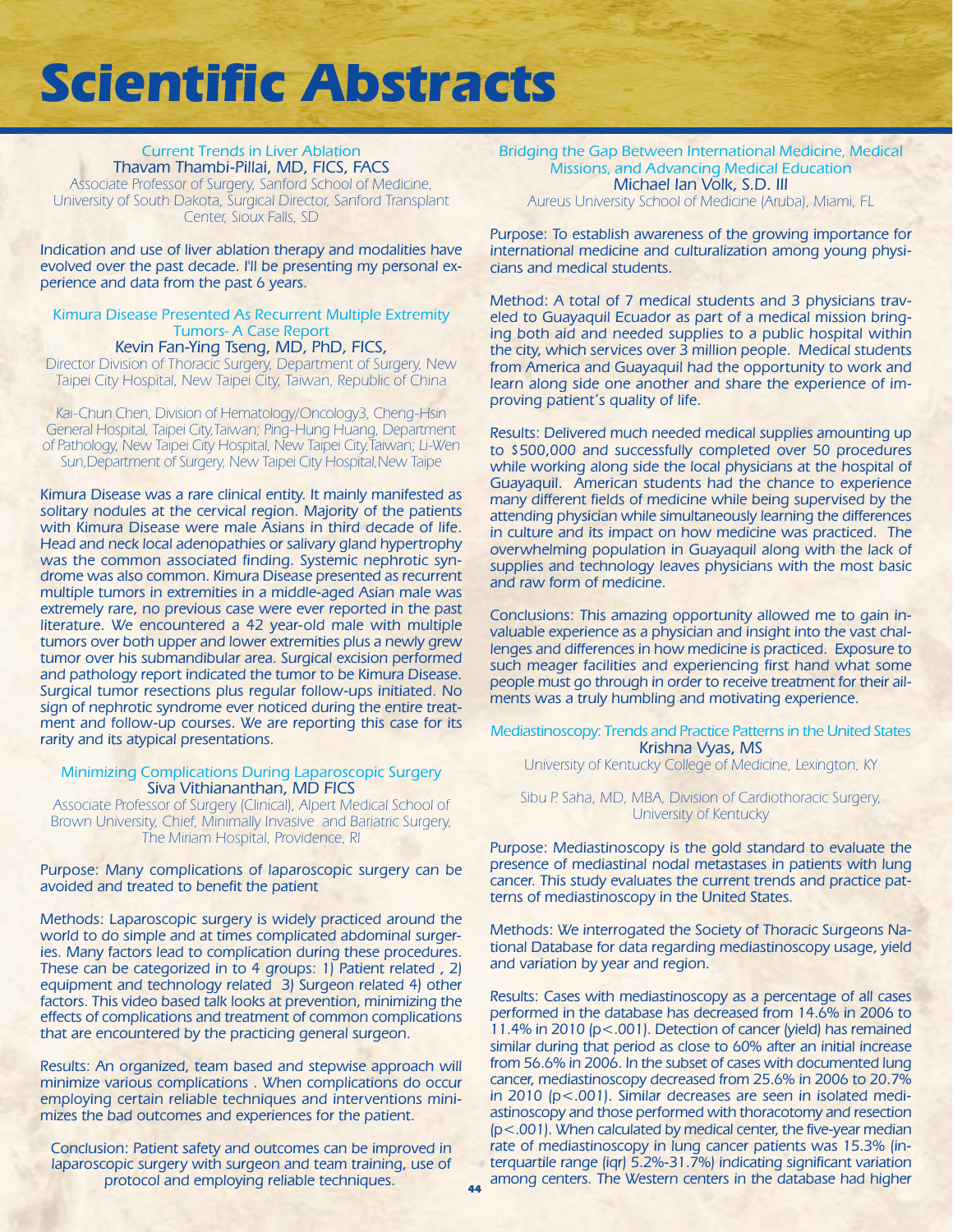mediastinoscopy utilization (n=33, median 28.1% [iqr 10.3%- 32.4%]) than Southern centers (n=62, median 12.6 [iqr 5.1-27.6]) with Midwestern median center utilization at 13.7% and Northeast centers 17.1%. The overall median center rate also decreased over time from 21.4% in 2006 to 10.0% in 2010.

Conclusions: Use of mediastinoscopy has significant regional variability and has declined over time, perhaps due to the increase of minimally-invasive procedures and imaging techniques for the staging of lung cancer.

Evolving Trends in Trauma Mark L. Walker, MD Medical Director, Surgical Health Collective, Atlanta, GA

Our understanding of and treatment approach to the severely injured patient continues to grow. The challenges we face are significant. Ongoing shock, hypothermia and coagulopathy represent the lethal triad that is best avoided but when present must be treated aggressively. Fueled in part by recent conflicts, major improvements in resuscitation, diagnostic paradigms and operative strategies are evident. This paper will highlight several noteworthy areas. 1) Damage Control Resuscitation in combination with damage control procedures: 2) Fluid resuscitation and a Lung Protective Strategy: 3) Endovascular repair of Blunt Aortic Injury: 4) Selective Management of GSW's. Surgical principles of hemorrhage control, debridement of devitalized tissue and closure of wounds without tension still provide a solid foundation for care in the current era. Lower crystalloid volumes, whole blood transfusions and component ratios of 1:1:1 (RBC:FFP:Platelets) combined with operative damage control procedures has resulted in salvage rates of 60% and above in select series. A lung protective strategy utilizing low peak inspiratory pressures, low tidal volumes and low mean airway pressures combined with diminished transfusions when possible lowers the risk of ARDS. The utilization of endovascular repair of Blunt Aortic Injury has surpassed open repair in several centers. Although the early data is encouraging, carefully performed long term follow-up is essential. A word of caution about selective management of GSW's is required. Most patients (80%) will require exploration for a GSW to the abdomen. For those patients that are treated non-operatively, failure of this management approach carries with it a significant risk of mortality. Operative intervention for GSW's remains a safe and time tested option. Finally, the problem of interpersonal violence represents a challenging frontier in trauma care. A comprehensive approach to include social support, employment, housing and drug use prevention represents a starting point from which we can build the necessary network to stop the violence.

Autologous Cellular Immunotherapy for Castrate Resistant Metastatic Prostate Cancer Simon M. Willis, B.Sc., M.S. III Aureus University School of Medicine, Aruba

Purpose: To determine whether sipuleucel-T therapy is an effective alternative to traditional chemotherapeutic treatment for prostate cancer

Method: Sipuleucel-T is the first FDA-approved autologous cellular immunotherapy for metastatic prostate cancer. It is used to treat castrate resistant asymptomatic or minimally symptomatic patients. The procedure involves the activation of the patients

own immune cells (T cell specific) and re-infusion of those activated T cells to treat stage D prostate cancer. Through the utilization of recombinant antigens, sipuleucel-T allows for an individualized response tailored to each patient's tumor. We plan to present our data on our treated patients with the intent of demonstrating the efficacy, safety, and long-term survival benefit of sipuleucel-T in a community based urologic institute.

Results: We have shown a significant survival benefit with less toxicity and a decrease in side affects as compared to traditional chemotherapy.

Conclusion: In conclusion, our data supports sipuleucel-T as an efficacious alternative to traditional prostatic cancer treatments, while providing improved patient tolerance and quality of life.

Aortic Thrombosis Following Appendiceal Perforation Thomas D. Willson, MD Saint Joseph Hospital, Chicago, Illinois

Vijaya Rao, MD, Francis J Podbielski, MD, FACS, FICS, Matthew J Blecha, MD

Abdominal aortic thrombus is rare in the absence of aneurysm or atherosclerosis. It often presents with sudden onset abdominal pain or distal embolic events. Consensus regarding appropriate treatment of this entity does not exist in the literature. We report the case of a 46-year-old man who presented to our institution with perforated appendicitis for which he initially declined surgery. After undergoing laparotomy for washout, follow-up imaging revealed mural thrombus of the infra-renal abdominal aorta extending into the iliac arteries. Conservative treatment with therapeutic anticoagulation resulted in resolution of the thrombus. This case report illustrates one method of treatment for aortic thrombus and provides an opportunity to briefly review the literature on the subject.

Lung Cancer Screening by Chest Computed Tomography: Findings in an At-Risk Population of Current and Former Smokers Thomas D. Willson, MD

Department of Surgery, Resurrection - Saint Joseph Hospital, Chicago, Illinois

Jamie L Anderson, PA-C, Jordan Hospital Cancer Center, Plymouth, Massachusetts, Marvin J Lopez, MD, Jordan Hospital Cancer Center, Plymouth, Massachusetts, Francis J Podbielski, MD, FICS, FACS, Associate Professor of Surgery, University of Massachusetts M

Purpose: The causative relationship between smoking and some types of lung cancer has been well documented, yet only a minority of smokers eventually develops lung cancer. Most smokinginduced lung cancers become symptomatic only at an advanced stage, and thus beyond the point of surgical resectability. A reliable and cost-effective screening tool is sought to identify patients at an earlier disease stage so treatment can be initiated with a concomitant improvement in survival.

Methods: This study recruited asymptomatic smokers and former smokers to undergo low dose chest computed tomography in an effort to detect lung lesions. Advertisements were placed in the newspaper, on billboards, online, and distributed throughout the hospital and to primary care physicians. Patient demographic data, smoking history, other relevant medical history was collected to